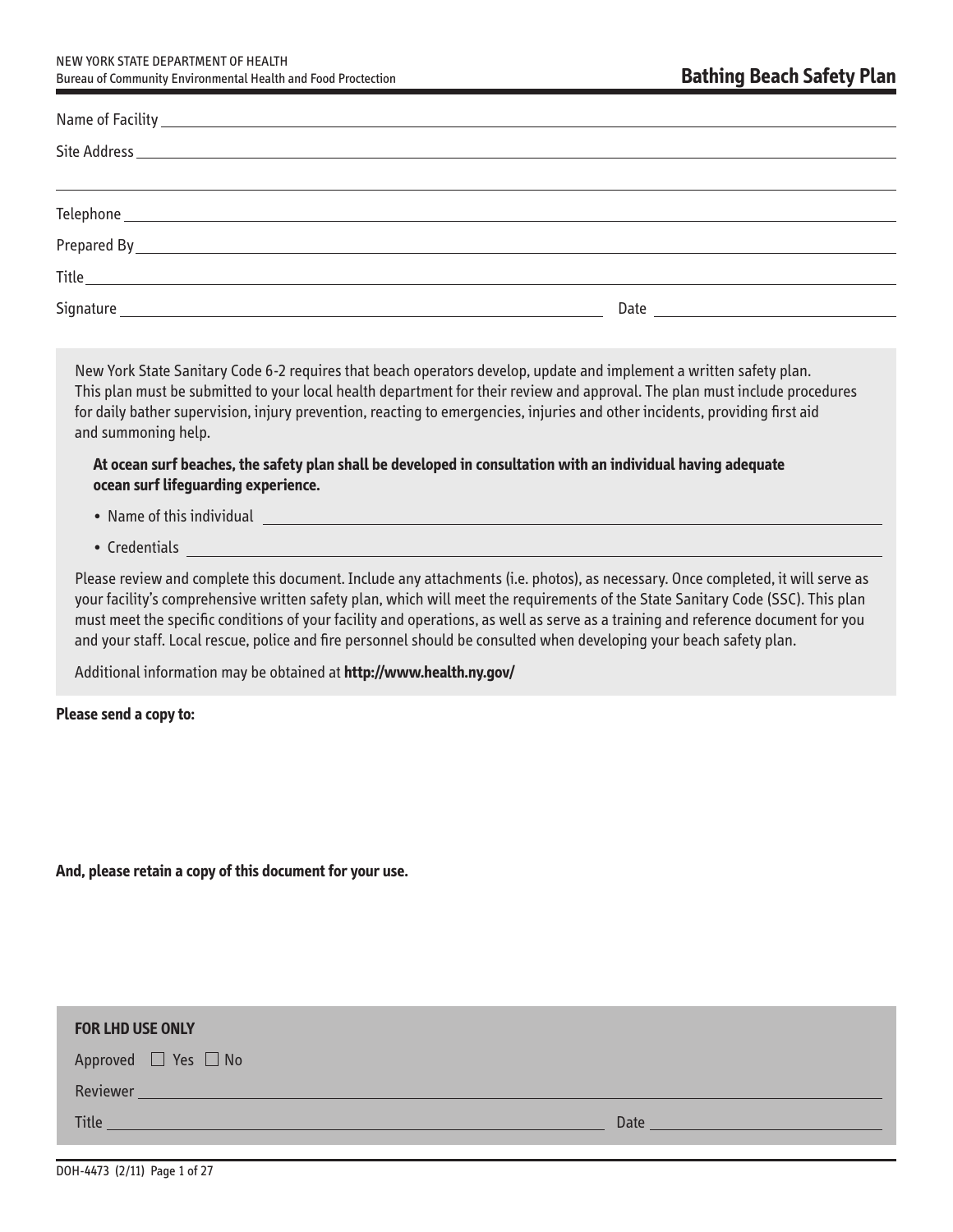# **TABLE OF CONTENTS**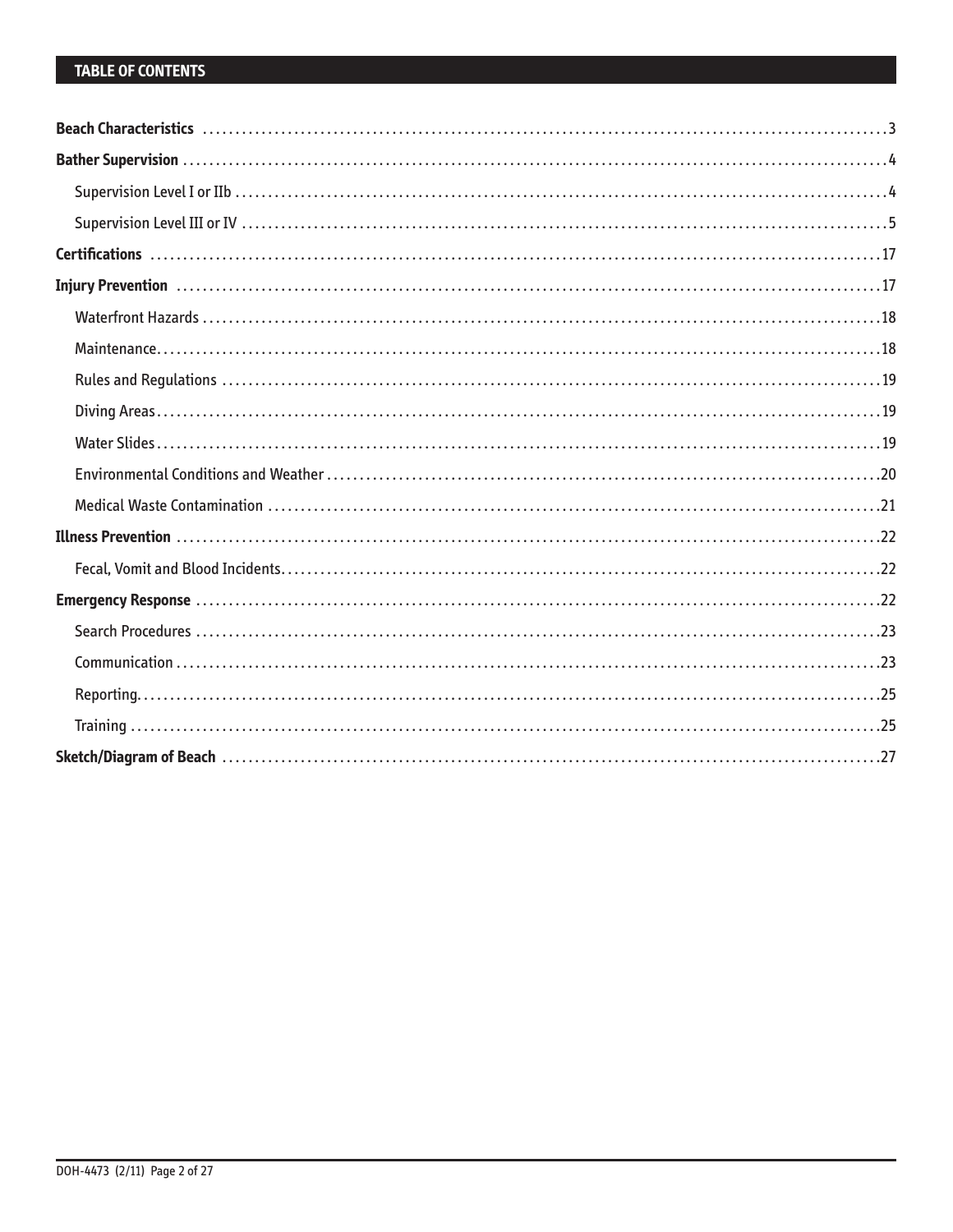Ranch CHARACTERISTICS<br>-4433 (27 Mame of Facility <u>Internation beach operation is associated with: Homeowner associated with: Homeowner association Campground Temporary residence  $\Box$  Municipality  $\Box$  School  $\Box$  Other  $\frac$ 

2 . Please fill in the table below for each beach:

|                                                                                                                                                                                                                               | Supervision<br>$\begin{array}{c} \textit{Level} \\ \textit{(I, I1b,} \\ \textit{III, IV)} \end{array}$ |            |                     |                     |                         |                            |
|-------------------------------------------------------------------------------------------------------------------------------------------------------------------------------------------------------------------------------|--------------------------------------------------------------------------------------------------------|------------|---------------------|---------------------|-------------------------|----------------------------|
|                                                                                                                                                                                                                               | Slides?                                                                                                | $\Box$ Yes | 回Yes<br>回 No        | 回Yes<br>回 No        | $\square$ Yes $\square$ | $\square$ Yes $\square$ No |
|                                                                                                                                                                                                                               | Diving<br>Allowed?                                                                                     | In No      | I<br>II No<br>II No | <b>□Yes</b><br>□ No | $\square$ Yes $\square$ | <b>□Yes</b><br>□ No        |
|                                                                                                                                                                                                                               | Maximum<br>Depth (Feet)                                                                                |            |                     |                     |                         |                            |
|                                                                                                                                                                                                                               | Minimum<br>Depth (Feet)                                                                                |            |                     |                     |                         |                            |
|                                                                                                                                                                                                                               | Length of<br>Regulated<br>Beachfront<br>(Yards)                                                        |            |                     |                     |                         |                            |
| stream in the first fill in the first property of the stream of the stream of the stream of the stream of the stream of the stream of the stream of the stream of the stream of the stream of the stream of the stream of the | Type of Beach<br>(Lake, Surf, River)                                                                   |            |                     |                     |                         |                            |
|                                                                                                                                                                                                                               | Beach<br>No.                                                                                           |            | $\sim$              | $\sim$              | 4                       | 5                          |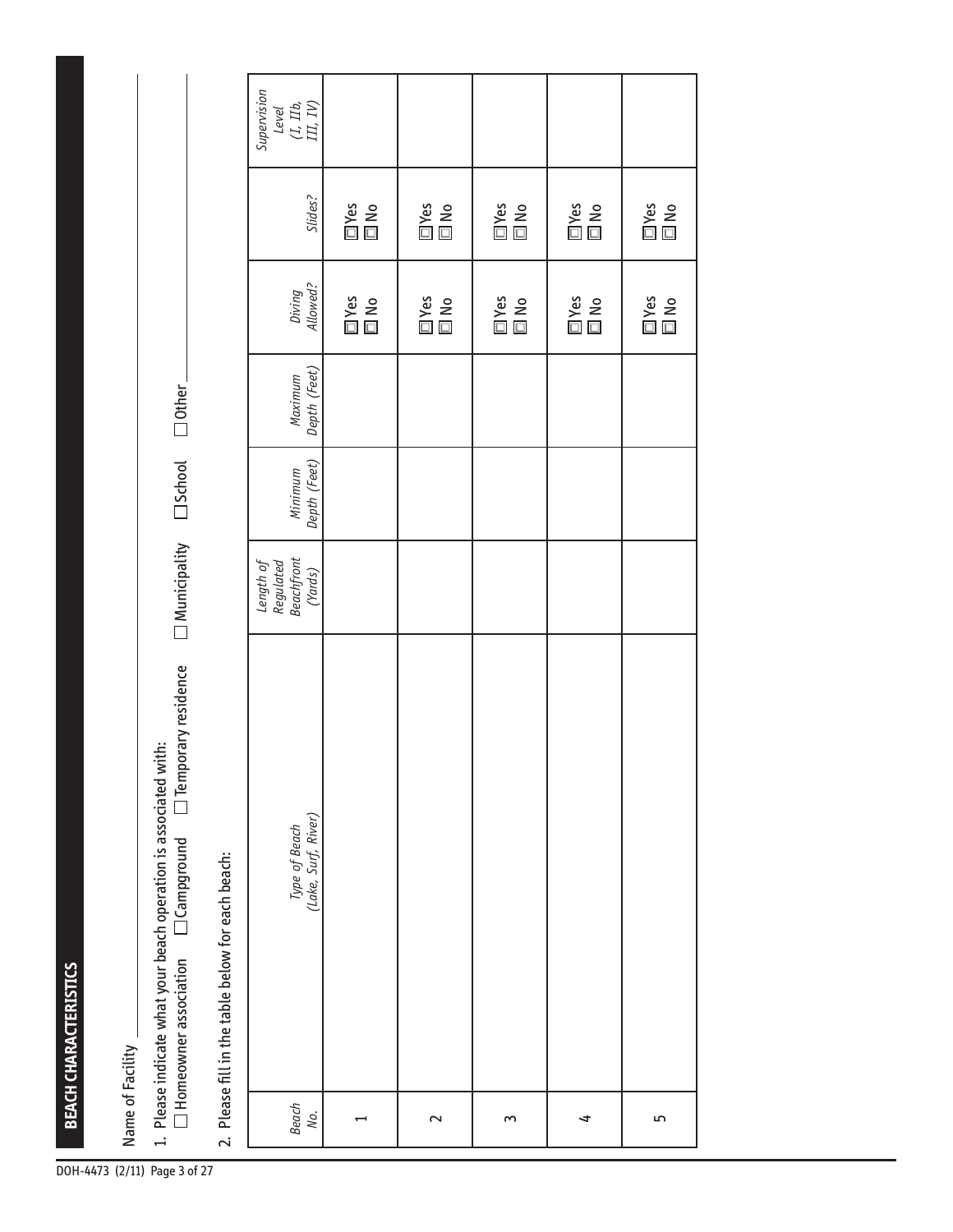- • � The effective supervision of all bathers is essential to safety . **Inadequate supervision has been determined to be a contributing cause in over half of all drownings at regulated beaches in New York State.**
- A system is to be established that allows for continuous supervision and adequate visual surveillance of the bathers. This system will vary depending on the level of supervision required at each facility type.
- • � Supervision Level I must be provided at all ocean surf beaches, including those associated with a temporary residence or campground.
- • �When a beach, other than surf, is part of a temporary residence or campground as defined in SSC Subparts 7-1 and 7-3, the operator must provide either Supervision Level IIb, lll, or lV aquatic supervision, as defined in SSC Subpart 6-2 .
- For other beaches, not associated with a temporary residence or campground, the supervision level required at each is dependent on water depth, size of the beach area, diving boards, slides, flotation devices used, bottom conditions and bottom slope at beaches, and surf beaches. (Please refer to SSC Sections 6-2.17 and 6-2.20.)
- • � Additional supervisory staff may be required by the permit-issuing official (PIO) . Factors, including but not limited to: beach shape, diving board use, patron decorum, patron alcohol consumption, and bathing facilities used primarily for the developmentally disabled may be the basis for increased coverage.
- Homeowner beaches are exempt from Subpart 6-2, Bathing Beaches, **except:** 
	- An ocean surf beach is not exempt;
	- $-$  If a homeowner beach is used by people other than the owner/residents, their friends, renters or quests, then the operator must comply with applicable regulations during those periods of use . (Please refer to SSC Section 6-2 .17(a)(2) .)

| Is your beach part of a homeowner association and an ocean surf beach?              | $\square$ Yes $\square$ No |  |
|-------------------------------------------------------------------------------------|----------------------------|--|
| Is your beach part of a homeowner association that allows outside groups to use it? | $\Box$ Yes $\Box$ No       |  |
|                                                                                     |                            |  |

### **If "yes" to either question above, please continue.**

| <b>Supervision I or IIb</b> |
|-----------------------------|
|-----------------------------|

#### **Supervision Level I – Surf Lifeguard**

• �Is required at **all** ocean surf beaches, including those associated with a homeowner association and a temporary residence or campground.

#### **Supervision Level IIb – Beach Lifeguard**

• �Unless associated with a temporary residence or campground, Supervision Level IIb is required when any of the following are present: water depth within the designated bathing area is five feet or greater; diving boards; flotation devices other than U.S. Coast Guard Type I-III; bottom conditions hazardous to bathers; aquatic amusements; bathing area perimeter is 50 feet or more from shore; beach bottom slope is steeper than 1:8; slides that discharge into the water .

| Do you provide Supervision Level I at your facility?                                                               | $\Box$ Yes | $\Box$ No |
|--------------------------------------------------------------------------------------------------------------------|------------|-----------|
| If "yes," please continue with questions 3-22 and 33-64.                                                           |            |           |
| Do you provide Supervision Level IIb at your facility?<br>If "yes," please continue with questions 9-22 and 33-64. | □ Yes □ No |           |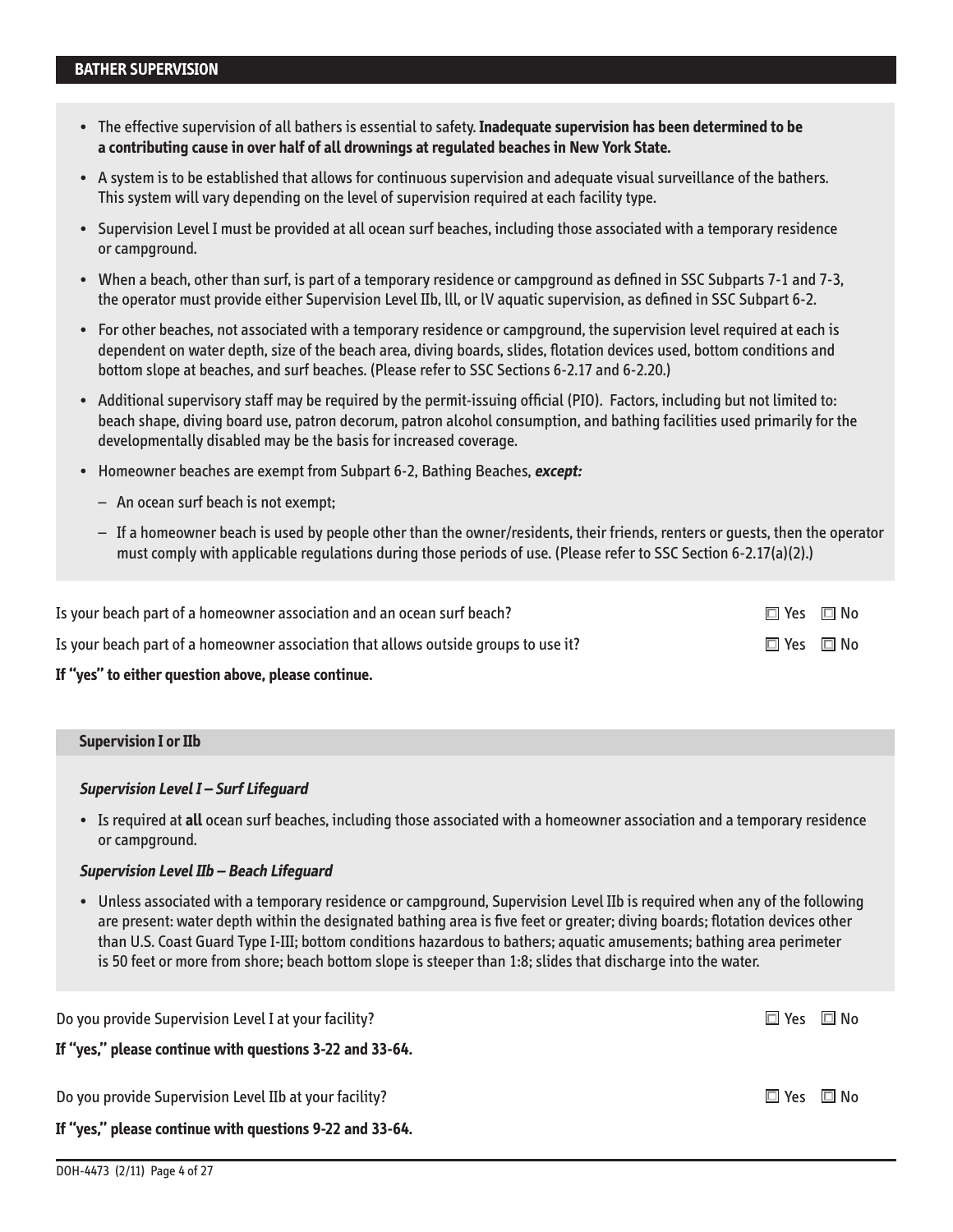- Are supervisory staff, provided by the facility, who possess certain skills and requirements per SSC Section 6-2 .20 .
- May be selected when the bathing facility is part of a temporary residence or campground .
- If part of a temporary residence or campground, when Supervision Level III or IV is selected, on-premise CPR is not required.
- If a temporary residence or campground operator **allows persons other than registered overnight patrons and their guests to use the beach**, then the operator must provide a leveI of supervision during that period of use which is consistent with the beach characteristics. (Please refer to Subpart 6-2.17(2).)
	- Beaches with water depth 5 feet or more, diving boards, water slides, flotation devices (other than U .S . Coast Guard Type I–III Label), bottom conditions hazardous to bathers, aquatic amusements, bathing area perimeter is 50 feet or more from shore, or beach bottom slope is steeper than1:8 must provide Supervision Level II, a lifeguard.
	- When a beach otherwise qualifies for Supervision Level IV, on-premise CPR certified staff are required .

#### **Supervision Level Iv**

- Supervision Level IV may be selected if the water depth within the designated bathing area is less than five feet and the bathing area perimeter is less than 50 feet from shore.
- At Supervision Level IV, the aquatic staff shall be on premises at all times the beach is in use with periodic visual checks of the waterfront conducted and logged.

Do you provide Supervision Level III at your facility?  $\Box$  Yes  $\Box$  Yes  $\Box$  No  $\Box$  Yes  $\Box$  No  $\Box$ **If "yes," please continue with questions 23 and 33-64.**  Do you provide Supervision Level IV at your facility?  $\Box$  Yes  $\Box$  Yes  $\Box$  No

**If "yes," please continue with questions 23-64.** 

#### **Supervision I**

- All ocean surf beaches, including those owned and operated by homeowner associations, are required to have at least one Supervision Level I aquatic supervisory staff who is trained and certified in the operation and use of an automated external defibrillator (AED) approved by a nationally recognized organization or the state emergency medical services council .
- This certified Supervision Level I staff must be present and available at all times the beach is open for use .
- The training and certification records must be available for review during inspections.
- 3 . How many Supervision Level I staff do you have who are certified in using AEDs?

Number of staff

 $\Box$  All staff are trained and certified in the use of AEDs

4 . Is at least one Supervision Level I staff who is certified in using AEDs on-site and available at all times when the beach is open for use?

Yes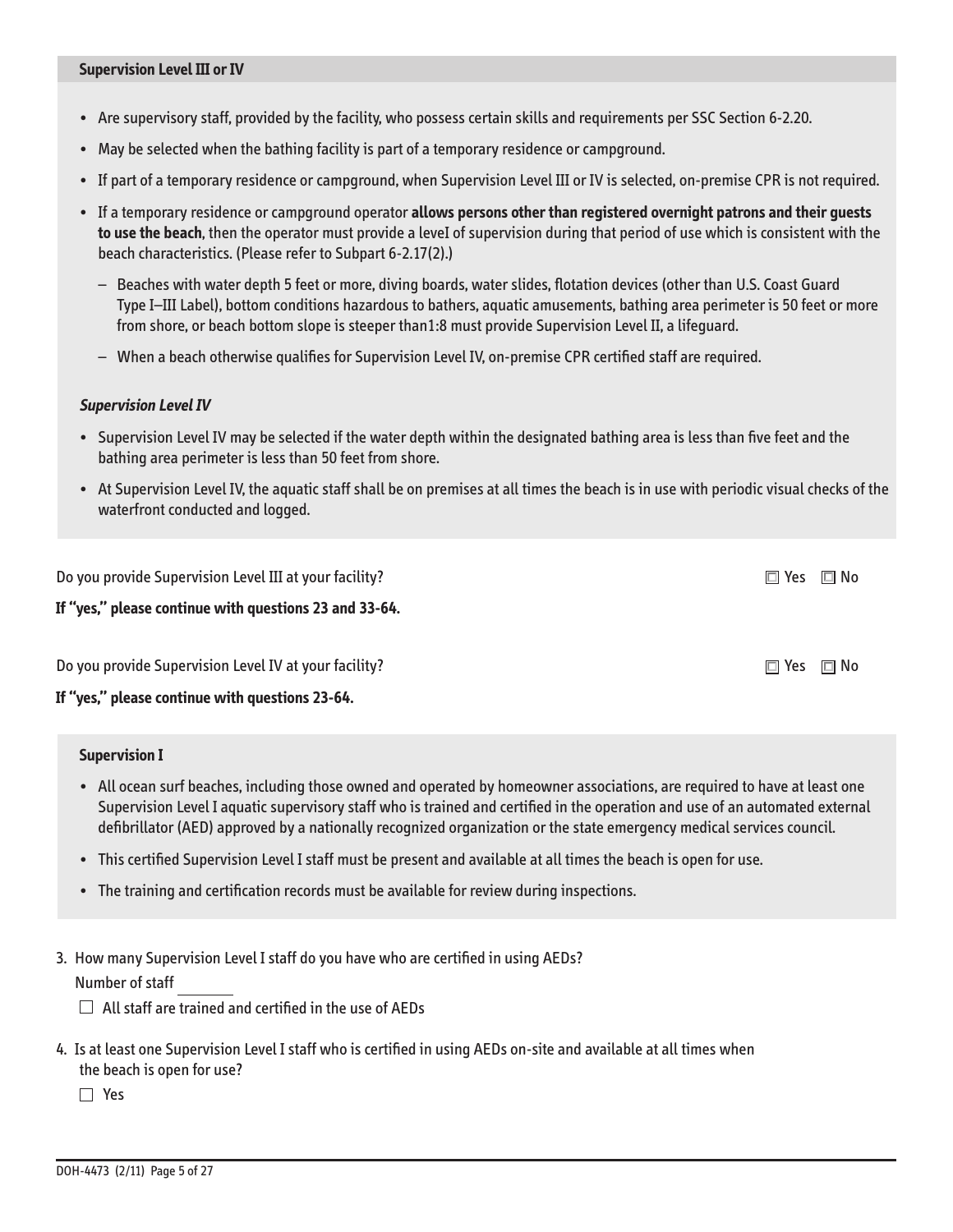#### **Emergency Equipment – AED**

- At ocean surf beaches, at least one AED must be provided by the operator and maintained on-site.
- The beach operator must implement a Public Access Defibrillator (PAD) program as defined in 6-2.2(i) of Subpart 6-2.
- The following must be maintained and available on-site for review during inspections:
	- A copy of the collaborative agreement between an emergency health care provider and the ocean surf beach operator;
	- – �A copy of the notification to the Regional Emergency Medical Services Council (REMSCO) of the existence, location, and type of automated external defibrillator;
	- $-$  The records of AED maintenance and testing specified by the manufacturer's standards.
- 5 . How many AEDs do you have on-site?
- 6. Where are the AEDs located?
	- $\Box$  At lifeguard chairs  $\Box$  At the first aid station
	- Other (Specify)\_

7. Indicate the procedure used to summon the AED certified staff and the AED to an emergency:

| $\Box$ All lifequards are certified in AED use and have one with them at their station |  |
|----------------------------------------------------------------------------------------|--|
|----------------------------------------------------------------------------------------|--|

 $\Box$  Other  $\Box$ 

- 8 . What is the emergency response time for getting the AED and AED certified staff to the emergency site?
	- $\Box$  Within 1 minute  $\Box$  1-3 minutes
	- Other (Specify) �

**Please attach a copy of the signed Collaborative Agreement with the appropriate Regional Emergency Medical Services Council (REMSCO) as defined in the PAD program requirements.** 

 $\Box$  Yes, I have attached the above.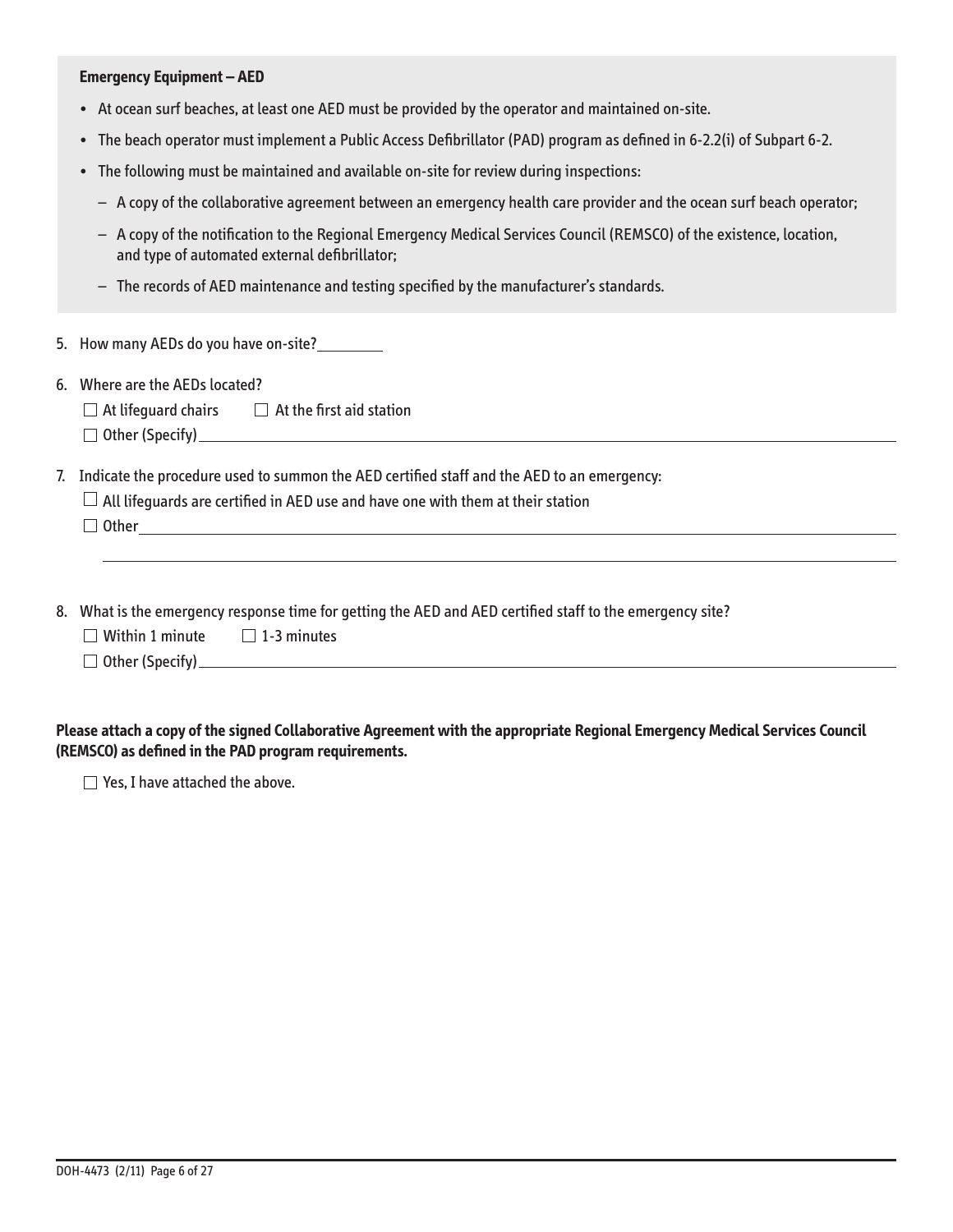### **Supervision I or IIb**

When developing your supervision and surveillance system for your facility, many factors must be considered to ensure total visual coverage of the bathing area and that the lifeguards are able to perform their duties when bather density is high:

- Number of lifeguards necessary
	- **SSC requires one lifeguard for each 50 yards of beach or fraction thereof. 6-2.17(a)(4)**
	- Additional lifeguards may be necessary depending on the beach shape, diving board use, patron decorum, patron alcohol consumption, and usage by developmentally disabled patrons . **6-2.17(a)(5).**
	- Bathers tend to congregate in shallow water areas .
	- Consider peak uses such as exceptionally warm weather, holidays, etc .
	- Swim classes or use of the facility by outside groups may necessitate additional staff .
	- There should be enough lifeguards to provide coverage during breaks or when other lifeguards take days off .
- Supervising Lifeguards
	- **When a beach is required to provide three or more aquatic staff, a supervising lifeguard is required. 6-2.17(a)(8)**
	- The supervising lifeguard must oversee and manage lifeguards to ensure proper positioning, zones of coverage and that in-service training/drills are performed.
- Positioning
	- **A minimum of one lifeguard chair is required for each 50 yards of supervised beach or as specified in this plan, as approved. 6-2.17(b)(3)**
	- **Where swimming or diving is permitted more than 150 feet from shore, lifesaving patrol boats or offshore lifesaving stations must be provided. 6-2.17(b)(3)**
	- Elevated lifeguard chairs, equipped with an umbrella or shade, are required at all beaches which provide Supervision Level I or IIb.
	- Chairs must be located to compensate for glare and blind spots, and in positions which provide complete surveillance coverage of the beach area.
	- Lifeguards must have designated areas of responsibility and be able to have total visual surveillance of that swim area .
	- Consider bather densities and locations, which may require additional lifeguards and various positioning schemes .
- Rotations
	- **Proper chair rotation procedures must be followed to ensure no interruption in surveillance.**
	- Rotating lifeguards must maintain constant surveillance of the area of responsibility and not be distracted during a chair rotation.
- Breaks
	- **Lifeguards should take frequent breaks to avoid fatigue, but there must be enough coverage during these times or the beach must be closed and posted as such.**
- Please refer to SSC Section 6-2.17.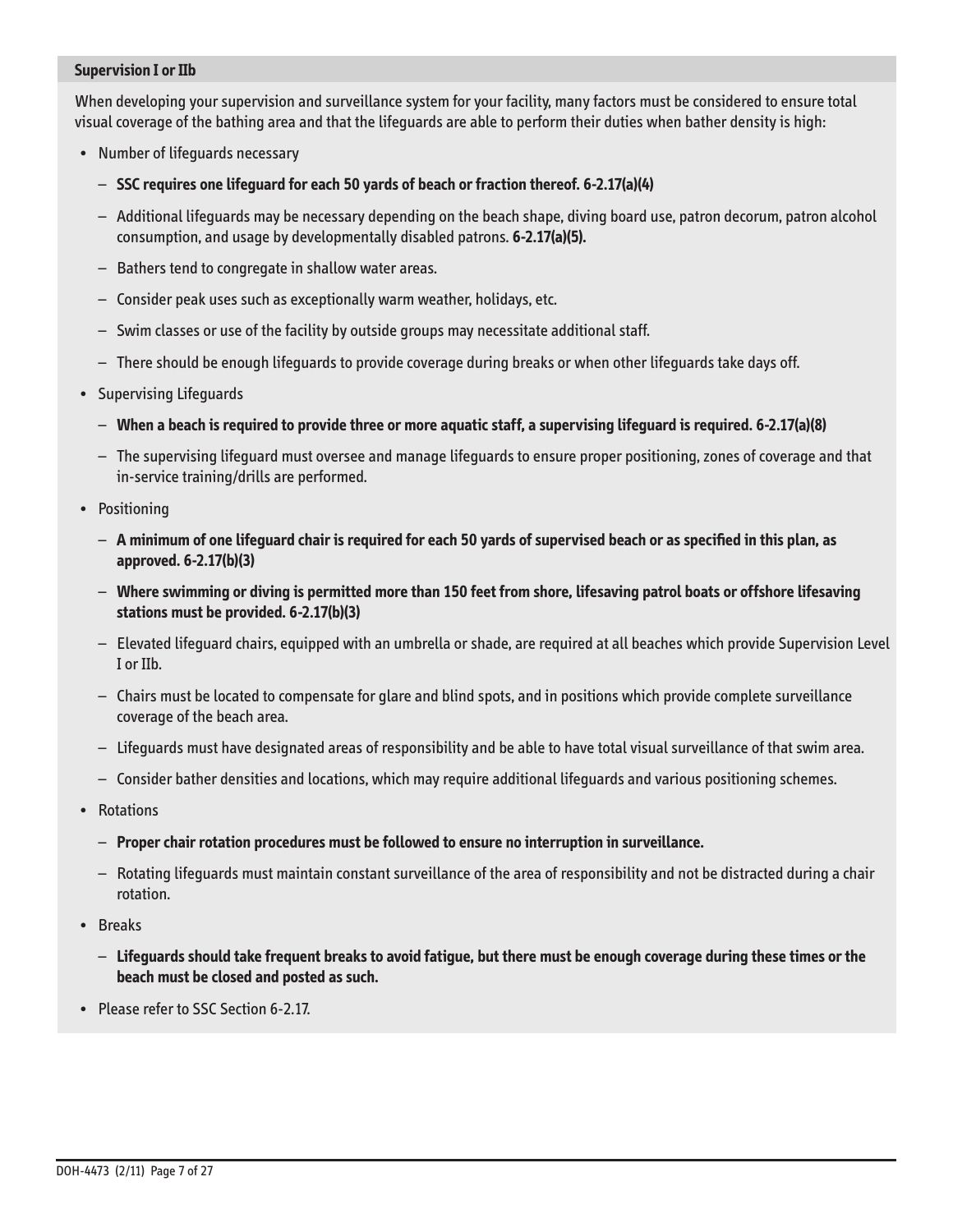# **Number of Lifeguards**

9. How many lifeguards will you use to properly supervise your bathing facilities? (Please list all your beaches with the number of lifeguards for each below .)

| Beach No. | Bathing Beach<br>(Name and Type) | Length of Beach<br>(Feet) | Number of<br>Lifeguards | Number of Elevated<br>  Lifeguard Chairs |
|-----------|----------------------------------|---------------------------|-------------------------|------------------------------------------|
|           |                                  |                           |                         |                                          |
|           |                                  |                           |                         |                                          |
|           |                                  |                           |                         |                                          |
| 4         |                                  |                           |                         |                                          |
|           |                                  |                           |                         |                                          |

| 10. Will you use additional lifequards at any time during your season? $\square$ Yes $\square$ No |  |
|---------------------------------------------------------------------------------------------------|--|
| (If "Yes," please complete a. and b.)                                                             |  |

| a. | Beach No. | Number of Lifeguards |         |           |          |        |          |        |
|----|-----------|----------------------|---------|-----------|----------|--------|----------|--------|
|    |           | Monday               | Tuesday | Wednesday | Thursday | Friday | Saturday | Sunday |
|    |           |                      |         |           |          |        |          |        |
|    | ำ         |                      |         |           |          |        |          |        |
|    | 3         |                      |         |           |          |        |          |        |
|    | 4         |                      |         |           |          |        |          |        |
|    | 5         |                      |         |           |          |        |          |        |

b. Please explain why/when you will use additional lifeguards: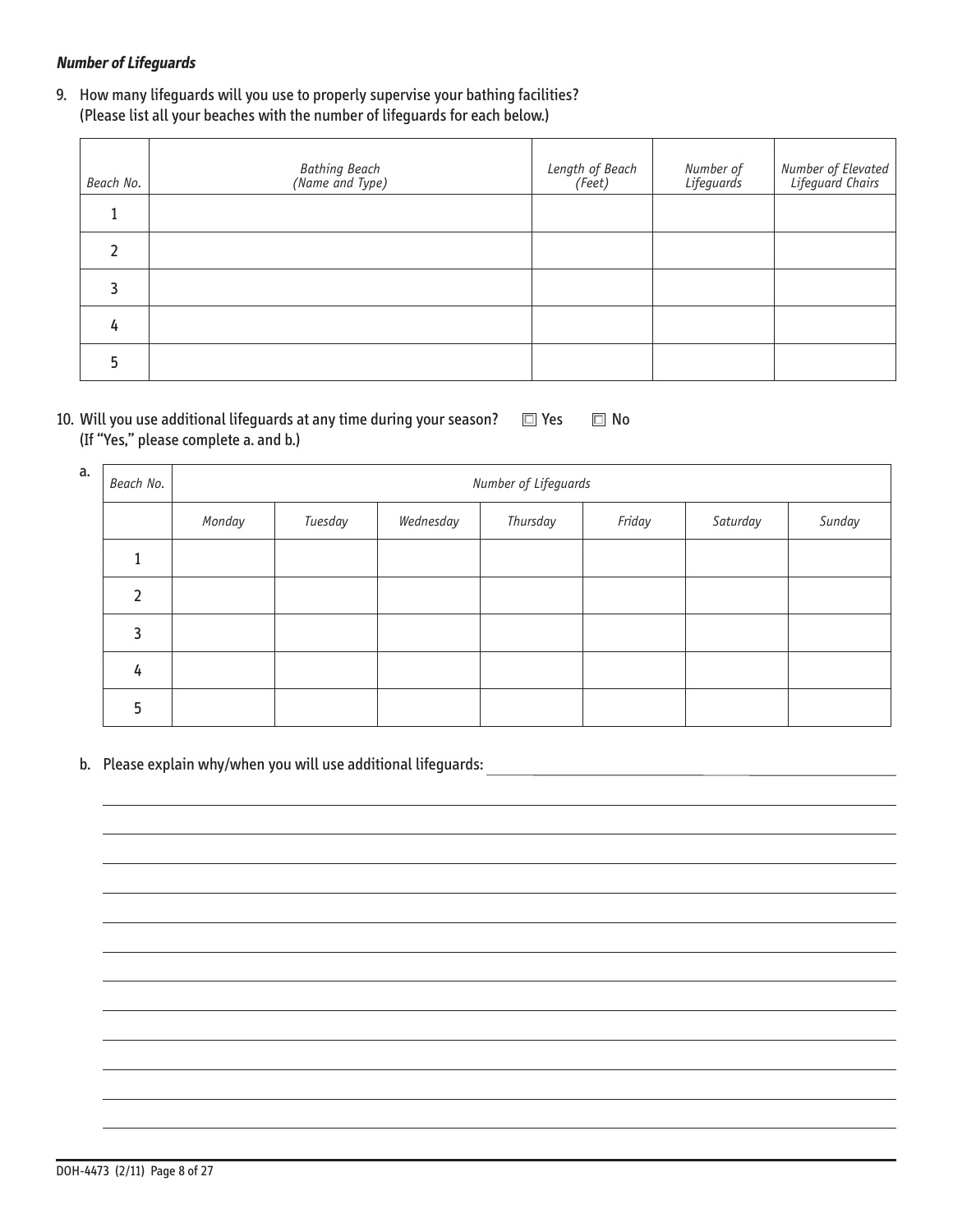### **Supervising Lifeguards**

**Supervising Lifeguards** are required:

- When the facility is required to provide three or more aquatic staff;
- If employing a 15 year old lifeguard.

**The supervising lifeguard must be on-site, in the beach area, to oversee and manage lifeguards.** 

| 11. Is your beach required to have a supervising lifequard?<br>(If "Yes," please complete a.)       | l⊟ Yes | ⊡l No |
|-----------------------------------------------------------------------------------------------------|--------|-------|
| a. Indicate the duties of your supervising lifequard:<br>$\Box$ Supervise the lifequard staff       |        |       |
| $\Box$ Scheduling of lifequards to ensure adequate coverage                                         |        |       |
| $\Box$ Ensure implementation of lifequarding policies and procedures                                |        |       |
| $\Box$ Coordinate in-service training/drills of lifesaving skills and emergency response procedures |        |       |
| $\Box$ Other (List):                                                                                |        |       |
|                                                                                                     |        |       |
| 2.                                                                                                  |        |       |
| 3.                                                                                                  |        |       |

### **Glare and poor water clarity are key contributing factors in many drownings.**

### **Lifeguard Positioning**

4.

12. What is the distance between the elevated lifequard chairs?

- $\Box$  Less than or equal to 50 yards
- $\Box$  Greater than 50 yards (Specify) yards
- a. If greater than 50 yards, please explain your rationale for this. (Indicate the response time for the lifeguard from the chair to the furthest point within his/her surveillance area.)

| 13. How will staff compensate for glare and blind spots and obtain complete visual coverage?<br>(Check all that apply.) |                                                                                    |                              |           |  |  |
|-------------------------------------------------------------------------------------------------------------------------|------------------------------------------------------------------------------------|------------------------------|-----------|--|--|
| $\Box$ Not a problem at my beach                                                                                        | $\Box$ Use in-water positions (i.e. on raft)                                       | $\Box$ Move lifequard chairs |           |  |  |
| $\Box$ Other (Specify)                                                                                                  |                                                                                    |                              |           |  |  |
|                                                                                                                         | 14. Do you provide lifesaving patrol boats/boards or offshore lifesaving stations? | $\Box$ Yes                   | $\Box$ No |  |  |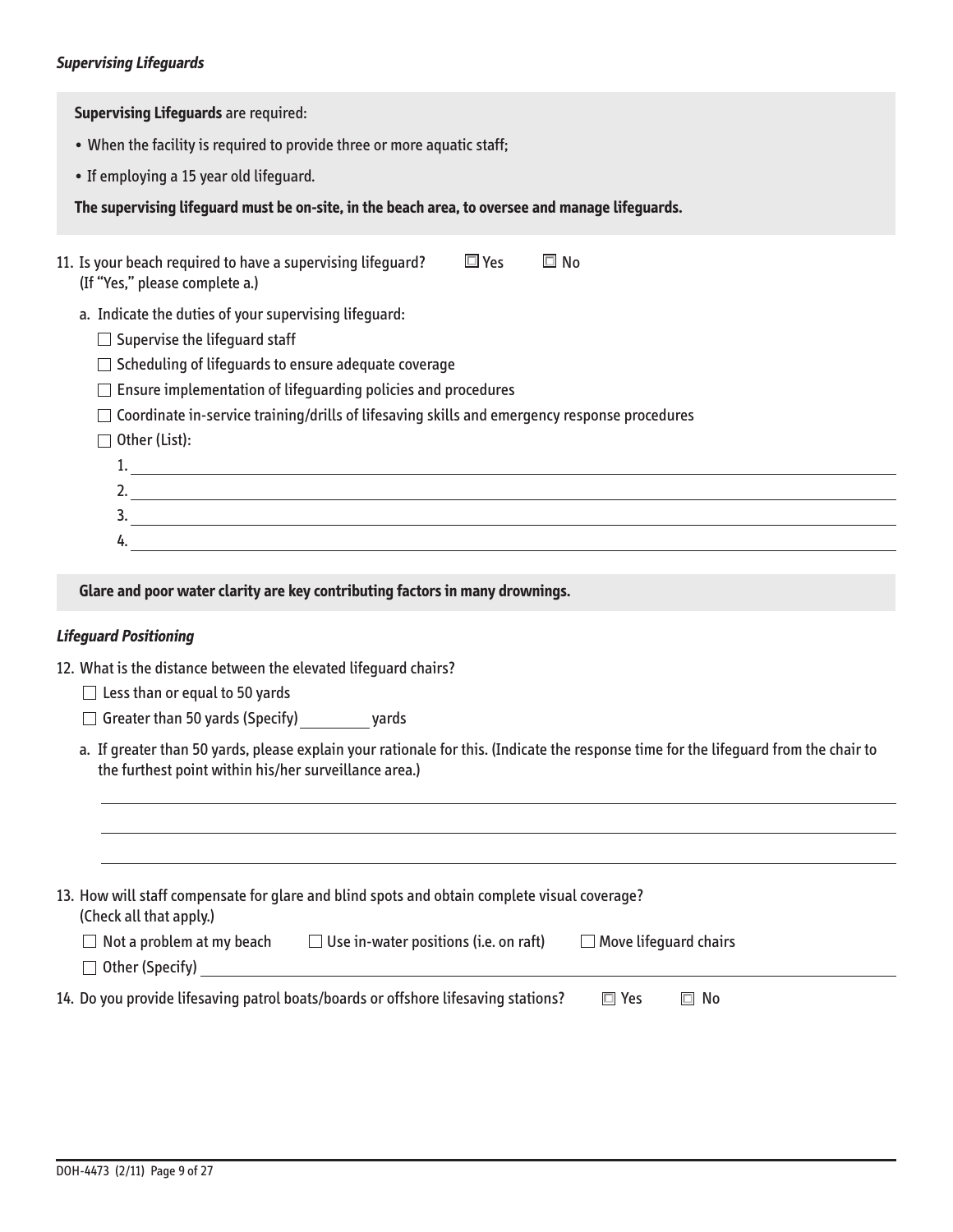### **Lifeguard Rotations**

- • �**NYS drowning data indicates that many drowning incidents have occurred directly before, during, and directly after a chair rotation because the lifeguards were distracted and did not provide constant patron surveillance during the rotation procedure.**
- • �During that period when lifeguards rotate their chair positions, if proper chair rotation procedures are not followed, a lifeguard can be temporarily distracted.
- Lifeguard rotations should take place on a regular schedule and should follow a defined pattern.
- Continuous coverage must be provided when changing or rotating lifeguards.
- Additionally, periodic rotations to different stations helps keep lifequards alert.

| 15. Do you use multiple lifequards at your beach? | $\Box$ Yes | l⊟l No |
|---------------------------------------------------|------------|--------|
| (If "Yes," please complete a., b. and c.)         |            |        |

- a. Do you have an established chair rotation procedure?  $\Box$  Yes
- b. Does your chair rotation procedure ensure that there is continuous lifeguard surveillance of patrons during the change?<br>  $\Box$  Yes
- c. How frequently do your lifeguards rotate?
	- $\Box$  Every 30 minutes  $\Box$  Every 60 minutes
	- Other (Specify) �

### **Lifeguard Breaks**

- Failure to take breaks has been identified as a contributing factor in drownings in NYS.
- Lifeguards need to take frequent breaks to avoid mental and physical fatigue.
- Research indicates that lifeguard attentiveness declines after 30 minutes.
- Scheduled breaks and rotating to different stations can keep lifeguards alert and ready to respond.
- • �If another lifeguard is not available to cover during breaks, (at single guard facilities), the beach must be closed during the breaks.

### 16 . How frequently do your lifeguards take breaks (include lunch)?

- $\Box$  Every 30 minutes  $\Box$  Every 60 minutes
- Other (Specify)

17 . What is your protocol for bather supervision during lifeguard breaks or when a lifeguard takes the day off?

- $\Box$  Use other lifeguards to cover  $\Box$  Close the beach/sections (Please answer a. and b.)
- a. Who is responsible for clearing and closing the beach during these breaks?

| $\Box$ Lifeguard<br>$\Box$ Maintenance staff | $\Box$ Facility operator |
|----------------------------------------------|--------------------------|
|----------------------------------------------|--------------------------|

Other (Specify)

b. Who assures that no one enters the water while the beach is closed?

 $\begin{array}{c} \end{array}$  $\Box$  Lifeguard  $\Box$  Maintenance staff  $\Box$  Facility operator

Other (Specify)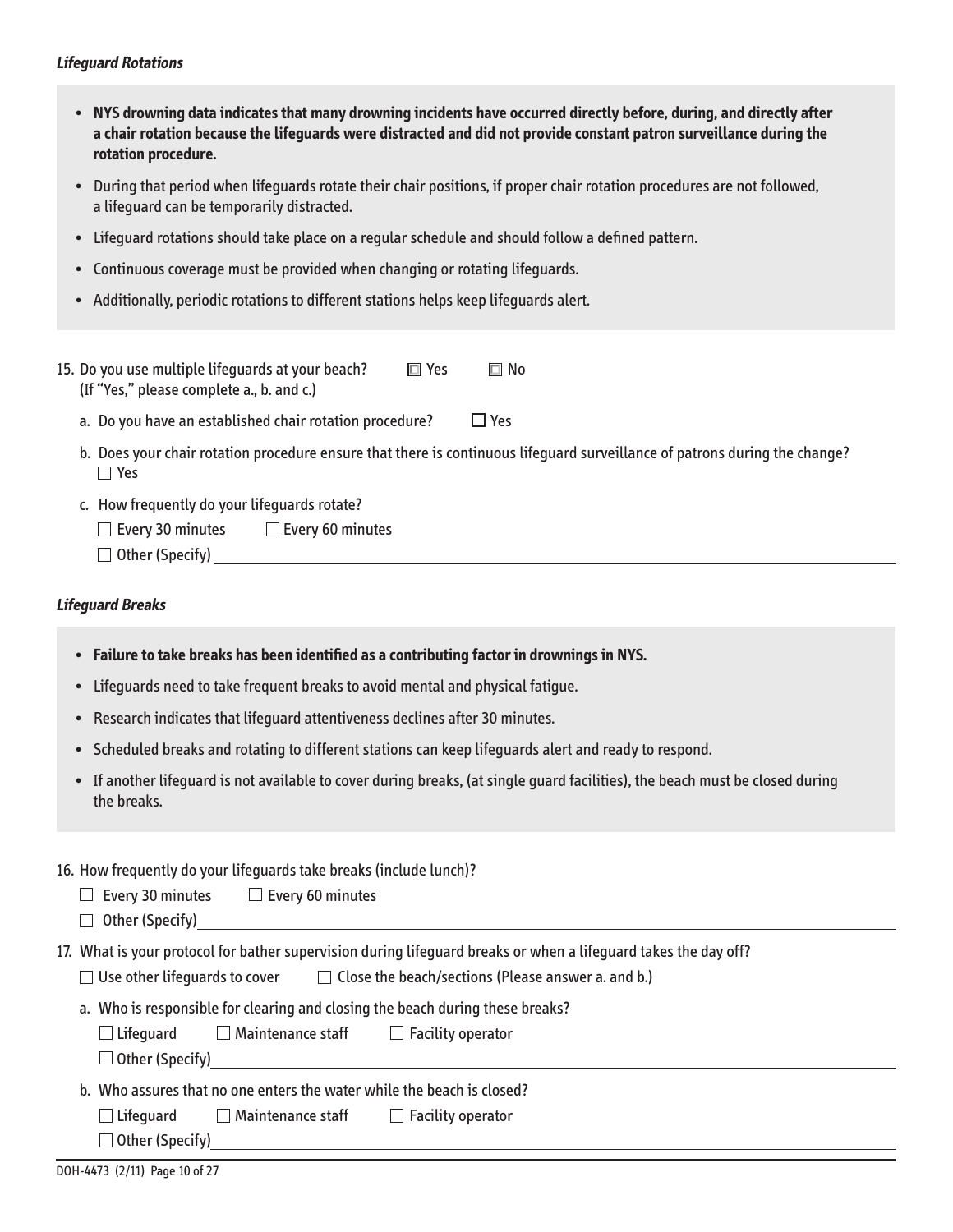### **Distractions**

| Lifeguard distractions and intrusions have been identified as contributing factors in drownings.                                                                                                                    |  |  |  |  |  |
|---------------------------------------------------------------------------------------------------------------------------------------------------------------------------------------------------------------------|--|--|--|--|--|
| Distractions occur when lifequards engage in activities such as using cell phones, reading or having lengthy<br>conversations with patrons or others.                                                               |  |  |  |  |  |
| Many lifeguards are assigned additional duties at a bathing facility. These duties must not intrude upon the<br>lifeguard's primary responsibility of guarding.                                                     |  |  |  |  |  |
| 18. Are your lifeguards assigned any additional duties at your facility?<br>$\square$ Yes<br>$\square$ No                                                                                                           |  |  |  |  |  |
| Please list other duties below:                                                                                                                                                                                     |  |  |  |  |  |
|                                                                                                                                                                                                                     |  |  |  |  |  |
|                                                                                                                                                                                                                     |  |  |  |  |  |
| $\mathsf{C}$ . $\blacksquare$                                                                                                                                                                                       |  |  |  |  |  |
|                                                                                                                                                                                                                     |  |  |  |  |  |
| <u> 1989 - Johann Barbara, martin amerikan basal dan berasal dan berasal dalam basal dan berasal dan berasal dan</u><br>e.                                                                                          |  |  |  |  |  |
| 19. Will you restrict the lifequards from performing these other duties while quarding?<br>$\square$ Yes<br>$\Box$ N/A                                                                                              |  |  |  |  |  |
|                                                                                                                                                                                                                     |  |  |  |  |  |
| <b>Use of Beach by Outside Groups</b>                                                                                                                                                                               |  |  |  |  |  |
| If you allow outside groups to use your beach and they use their own lifeguard, there must be a plan for coordination of<br>supervision, emergency response procedures and water quality issues during these times. |  |  |  |  |  |
| 20. Do you allow outside groups who provide their own lifeguard to use your beach?<br>$\Box$ Yes<br>$\square$ No<br>(If "Yes," please complete a.-f.)                                                               |  |  |  |  |  |
| a. Is the outside group's lifeguard familiar with your safety plan and emergency procedures?<br>$\Box$ Yes                                                                                                          |  |  |  |  |  |
| b. Is the emergency telephone and safety and first aid equipment available for use during these periods?<br>$\Box$ Yes                                                                                              |  |  |  |  |  |
| c. Who is responsible for activating the emergency response plan, if needed?<br>$\Box$ Outside group's lifeguard<br>$\Box$ Other (Specify) $\Box$                                                                   |  |  |  |  |  |
| d. What is the availability of this person (indicated in c. above)?<br>$\Box$ On-call<br>$\Box$ On-site                                                                                                             |  |  |  |  |  |
| e. Who is responsible for addressing water quality issues at your beach during the time an outside group is using the beach?<br>$\Box$ Maintenance staff<br>$\Box$ Facility operator                                |  |  |  |  |  |
| f. What is the availability of this person (indicated in e. above)?                                                                                                                                                 |  |  |  |  |  |
| $\Box$ On-call<br>$\Box$ On-site                                                                                                                                                                                    |  |  |  |  |  |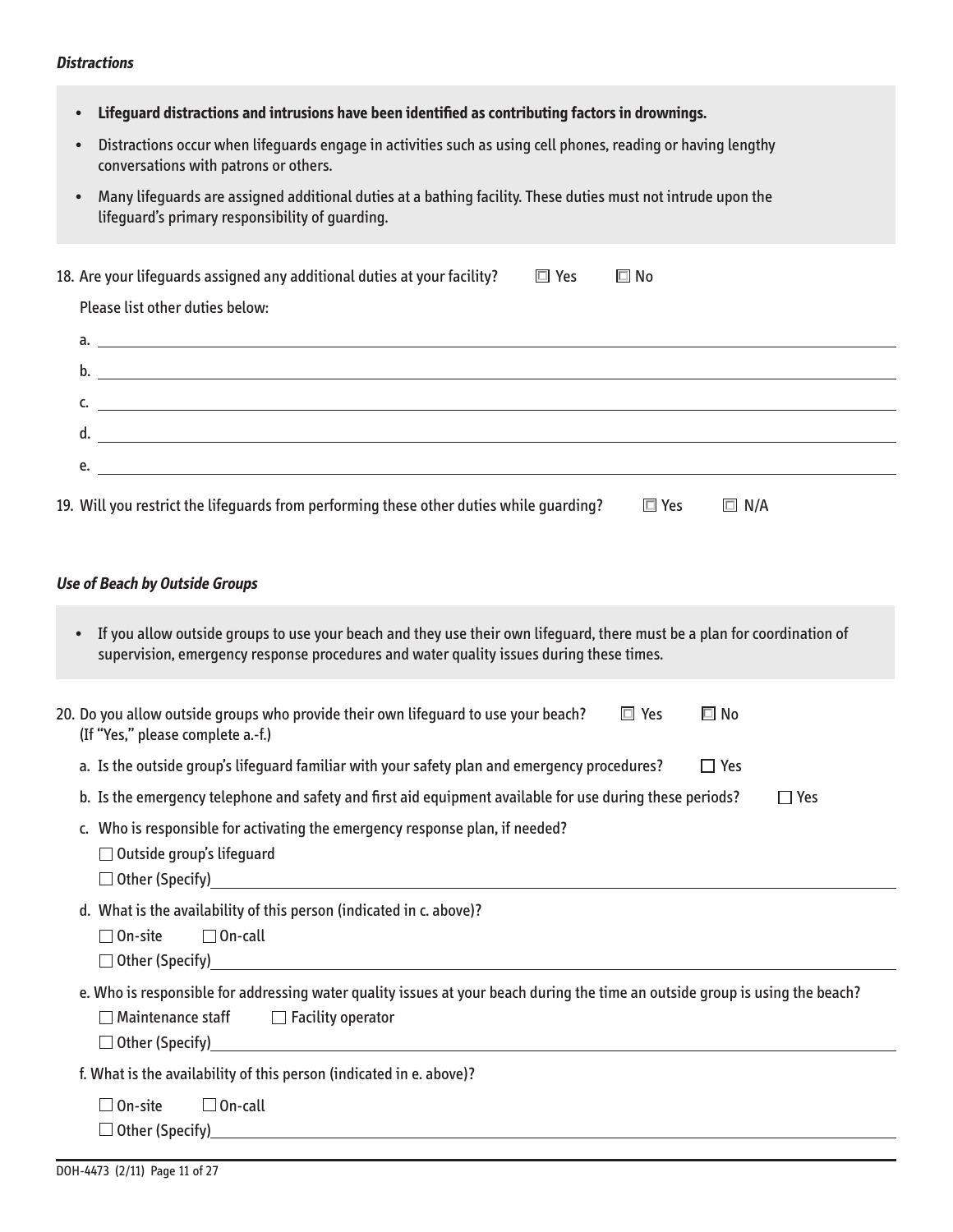- Groups of developmentally disabled (DD) patrons may require additional assistance and supervision.
- Disabilities can include a loss, absence, or impairment of sensory, mental or motor function.
- Patrons with impaired motor function may have difficulty navigating at a beach. Those with hearing, vision, or mental function impairments may not be able to hear, read or understand directions provided verbally or in signs.
- • � Emergency response may need to include both auditory and visual signals and care and evacuation of patrons with disabilities may require additional assistance.
- Additional supervisory staff, including lifeguards and others, may be needed to assist groups of DD patrons.
- • � If an outside group of DD patrons uses the bathing facility, the operator must ensure that adequate supervision and emergency response is in place.
- An analysis of the NYSDOH's investigation of 10 drowning incidents of DD patrons revealed several common factors.
- • � **In response to these factors, additional recommendations were developed for the staff responsible for the care of DD individuals.**
- The operator of a bathing beach should coordinate with the DD group's staff to ensure that the following guidance is addressed:
	-
	- DD staff responsibilities should be clear.<br>— Those responsible for providing supervision must be at the waterfront directly supervising patrons.
	- $-$  DD staff must not be distracted by conversations or other activities that interfere with their responsibility of supervising the patrons assigned to them.
	- $-$  DD staff to patron assignments should be specific.
	- $-$  DD staff to patron ratio should be consistent with level of disability.
	- $-$  One on one supervision should be provided for patrons with seizure disorders, with the DD staff person in the water providing direct supervision of that patron.
	- $-$  Non-swimmers should be restricted to water depths no greater than chest deep with a process for implementing this developed and which may include positioning of DD staff in the water.
	- $-$  Personal flotation devices (PFDs) must be properly sized and fitted to be effective; however, they are not a substitute for close supervision . PFDs can be removed, rendering them ineffective and potentially leaving the consumer in water deeper than is appropriate for their height or abilities.
	- $-$  Patron supervision should not be interrupted by DD staff performing other duties, such as escorting patrons to the restroom.

| $\square$ Yes<br>21. Do groups of DD patrons use your beach?<br>$\Box$<br>No<br>(If "Yes," please complete a. and b.)                                |            |           |
|------------------------------------------------------------------------------------------------------------------------------------------------------|------------|-----------|
| a. Does the DD group provide additional supervision of these patrons as specified above?<br>(If "No," explain how adequate supervision is provided.) | $\Box$ Yes | $\Box$ No |
| b. How do you ensure that there is adequate supervision for DD patrons?                                                                              |            |           |
| $\Box$ Written agreement with the group's organization/responsible staff                                                                             |            |           |
| □ Other (Specify) _________________                                                                                                                  |            |           |
|                                                                                                                                                      |            |           |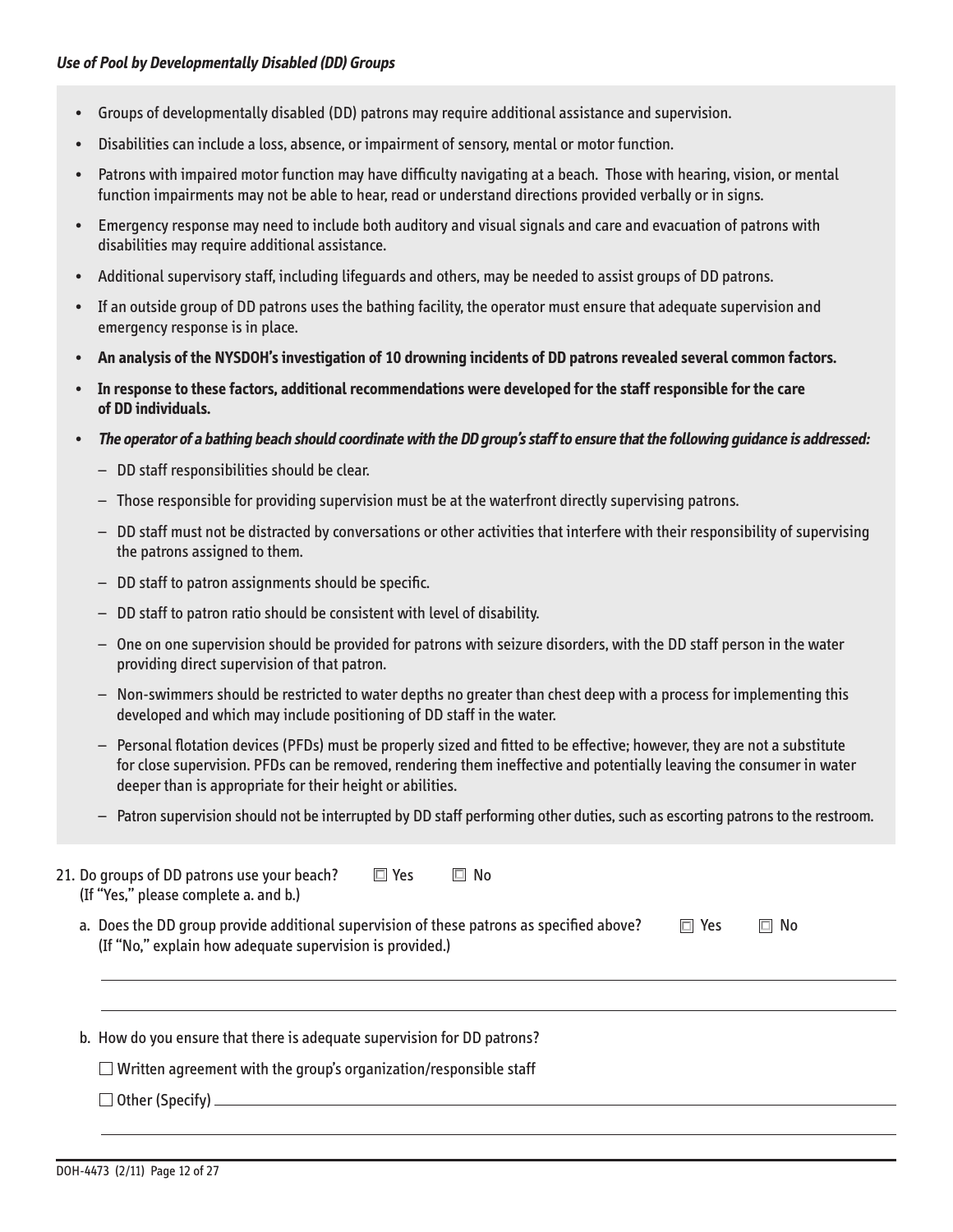### **Instructional Activities**

 $\overline{a}$ 

- Investigations of drownings that occurred during instructional activities, such as learn to swim programs, physical education classes, and swim team activities, have determined that if the lifeguard is performing instructional activities, it distracts from lifeguarding duties and has been a contributing factor in drownings.
- • � As a result, when the lifeguard is providing instruction, a second person must be provided for bather supervision:
	- $-$  Another Supervision Level IIb (lifeguard dedicated to guarding only); or
	- – � A Supervision Level III (responsible person)
- At least one additional qualified staff must be provided for each required lifeguard engaging in instructional activities.
- 22 . Is your bathing facility used for instructional activities, such as learn to swim programs, physical education classes (open and instructional classes), and swim team activities (practices and meets)? (If "Yes," please complete a.)  $\Box$  Yes  $\Box$  No
	- a. Who is the second person used for bather supervision?

(If you use a Level III staff, please complete 1), 2), 3), 4) .)

- $\Box$  Lifeguard  $\Box$  Level III staff
	- 1) Please list the duties of the Level III supervisory staff? (Please list below.)

| a)           |  |
|--------------|--|
| $\mathsf{b}$ |  |
| $\epsilon$   |  |
| d            |  |
|              |  |

2) Does the Level III staff work under the direction of the lifeguard, providing additional surveillance, to ensure adequate bather supervision and emergency response?  $\Box$  Yes

3) If the Level III staff notes an aquatic emergency, how does he/she communicate this to the lifeguard?

4) Please provide a sketch below to show the positioning of the Level III and Level IIb Supervision staff .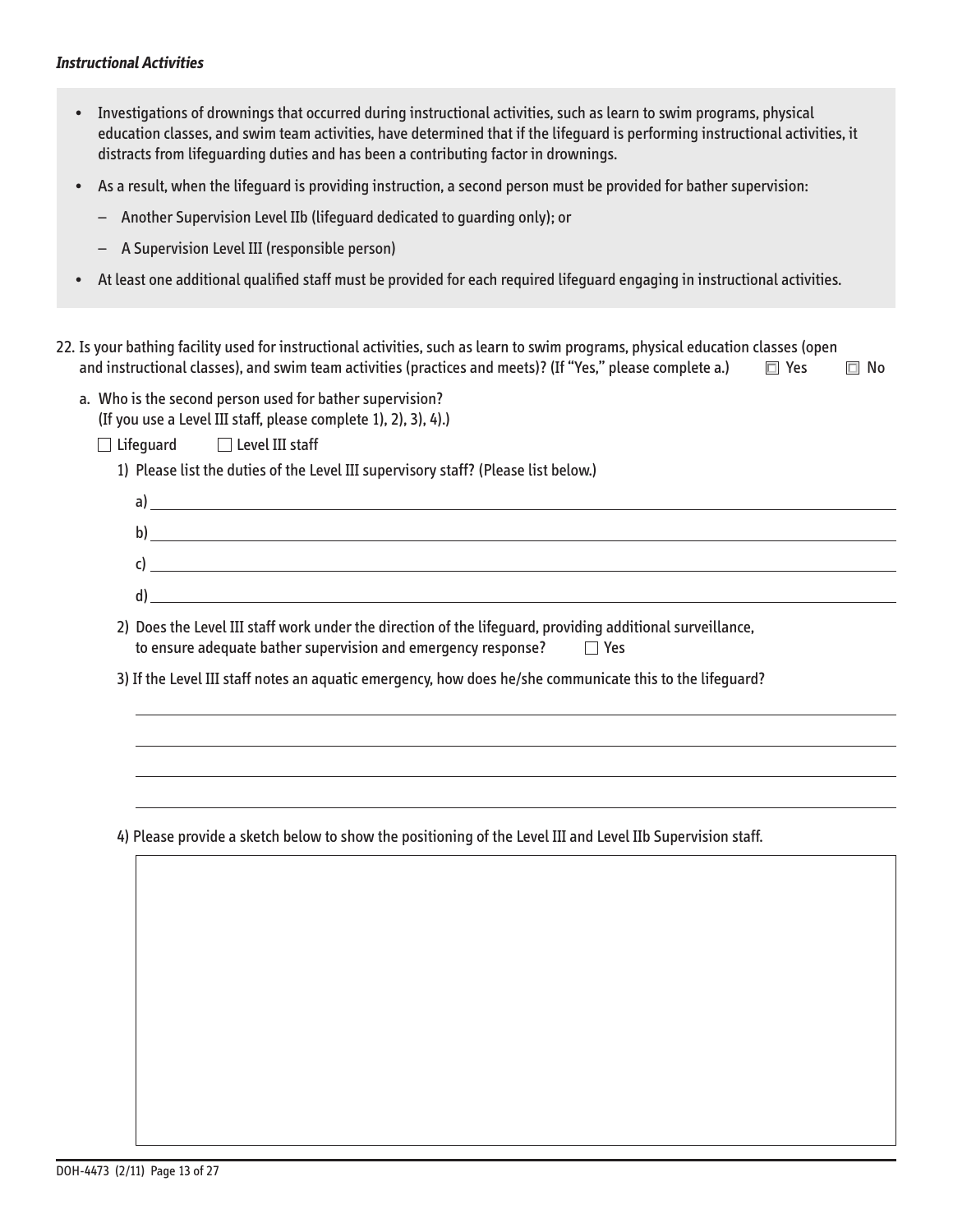### **Supervision III or Iv**

### **Supervision Level III**

• Can be chosen by the operator if the beach is associated with a temporary residence or campground.

### **Supervision Level Iv**

- • �Is allowed if the water depth within the designated bathing area is less than five feet and the bathing area perimeter is less than 50 feet from the shore;
- Can be chosen by the operator if the beach is associated with a temporary residence or campground .
	- $-$  When the physical characteristics of the beach allows for Supervision Level IV, on-premise CPR certified CPR staff **are required.**
- • �If the bathing facility is part of a temporary residence or campground, when Supervision Level III or IV is selected, the operator shall not allow the use of this bathing facility by persons other than registered overnight patrons of the temporary residence or campground and their quests.
- • � If the facility **allows persons other than registered overnight patrons and their guests to use the beach**, then the operator must provide the level of supervision appropriate for the physical characteristics of the beach . (Please refer to Subpart 6-2 .17(a)(2) .)
	- $-$  Supervision Level IIb is required when any of the following are present: water depth within the designated bathing area is five feet or greater; diving boards; flotation devices other than US Coast Guard Type I-III; bottom conditions hazardous to bathers; aquatic amusements; bathing area perimeter is 50 feet or more from shore; beach bottom slope is steeper than 1:8; slides that discharge into the water.
	- $-$  Supervision Level IV is allowed when the water depth within the designated bathing area is less than five feet and the bathing area perimeter is less than 50 feet from the shore.
		- When a beach otherwise qualifies for Supervision Level IV, on-premise CPR certified staff are required.

| 23. Is your bathing facility part of a temporary residence or campground?<br>(If "Yes," please complete a. and b.)                                                                                                                                                                                        | $\Box$ Yes                 | $\Box$ No |
|-----------------------------------------------------------------------------------------------------------------------------------------------------------------------------------------------------------------------------------------------------------------------------------------------------------|----------------------------|-----------|
| a. Do you allow persons other than registered overnight patrons to use your beach?<br>(If "Yes," you are required to provide Supervision Level IIb or IV, based on the physical characteristics,<br>during the times the beach is used by the outside groups. Please complete the appropriate questions.) | $\square$ Yes $\square$ No |           |
| b. If you provide Level III at your facility, who is the Supervision Level III staff who provides direct supervision at the beachfrom                                                                                                                                                                     |                            |           |

b. If you provide Level III at your facility, who is the Supervision Level III staff who provides direct supervision at the beachfront during the times the beach is in use?

| $\Box$ N/A             | $\Box$ Owner/operator | $\Box$ Facility manager |  |
|------------------------|-----------------------|-------------------------|--|
| $\Box$ Other (Specify) |                       |                         |  |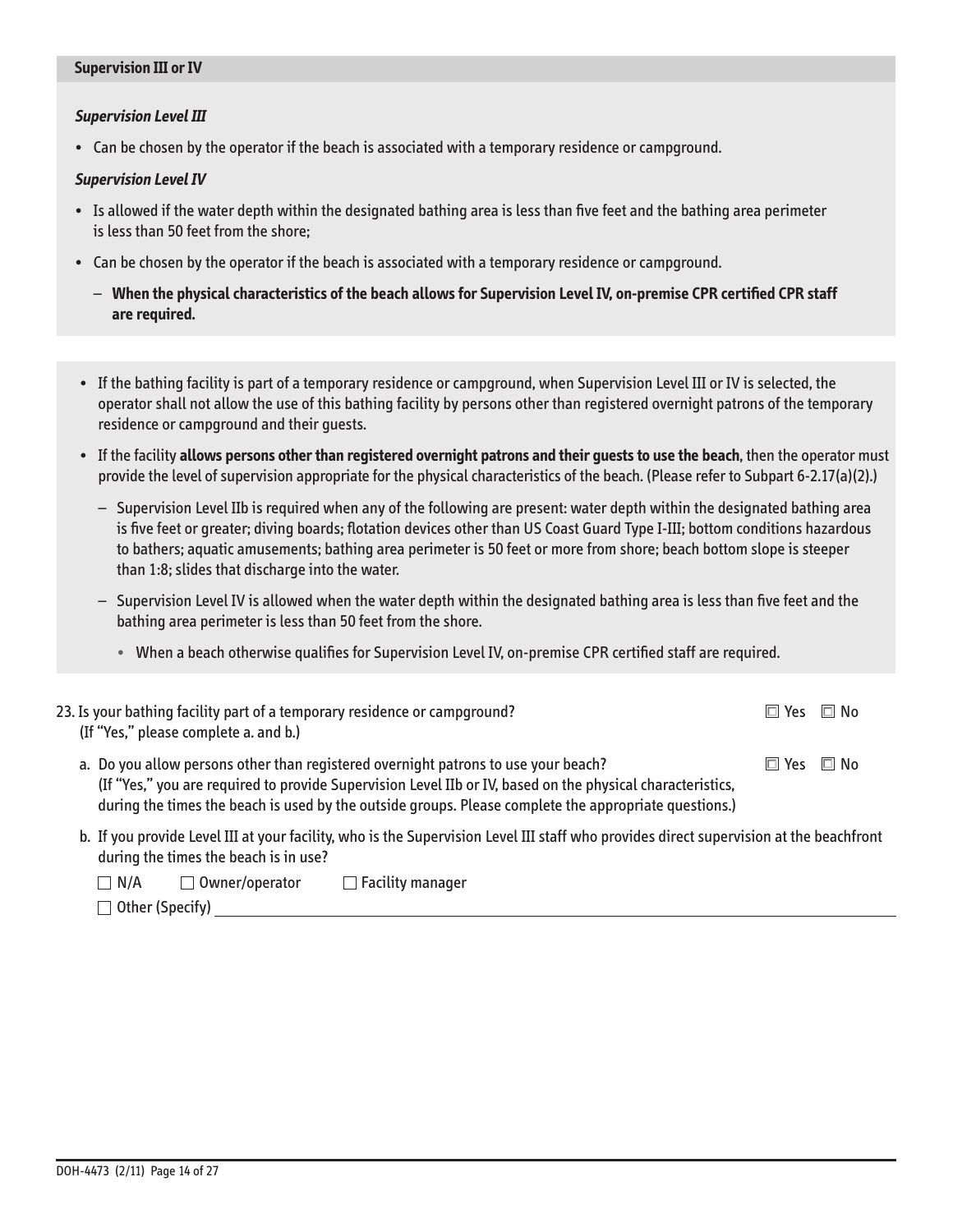### **Supervision Iv**

| 24. Is your facility required to provide on-premise CPR staff?<br>$\Box$ Yes<br>$\square$ No<br>(If "Yes," please complete a., b. and c.)                                                                                                 |
|-------------------------------------------------------------------------------------------------------------------------------------------------------------------------------------------------------------------------------------------|
| a. Who is the on-premise CPR certified staff?<br>$\Box$ Owner/operator $\hfill\Box$ Facility manager                                                                                                                                      |
| b. How is this person summoned to the emergency?<br>$\Box$ This person is always within hearing distance of the beach area<br>$\Box$ By telephone $\Box$ Cell phone that the person carries at all times<br>$\Box$ Other (Specify) $\Box$ |
| c. What is the emergency response time for this person to the beach area?<br>$\Box$ Within 1 minute $\Box$ 1-3 minutes                                                                                                                    |
| A drowning victim has the greatest chance of survival if CPR is initiated immediately.                                                                                                                                                    |

- If a drowning victim is rescued and effective ventilation and circulation is restored within 0-3 minutes of submersion, the victim has an excellent chance of normal survival.
- The longer the time period, the more probable it is that permanent neurological damage or death will occur .

Please refer to the Emergency Response section Pages 22-26 for additional information.

### **Daily Monitoring**

• **Supervision Level Iv** includes a combination of daily monitoring, posting required warning signs, providing patrons with the required rules in writing, enforcing all rules, providing conveniently located emergency communication and providing required safety equipment. To be in compliance with Supervision Level IV requirements, all of these components must be in place. (Please refer to SSC Section 6-2.17(a)(10).)

25 . Who is the Supervision Level IV staff who performs visual checks and is on the premises during the time the beach is in use?

|                                                                             | Owner/operator $\Box$ Facility manager                                 |                                                                                                                                    |  |  |  |  |
|-----------------------------------------------------------------------------|------------------------------------------------------------------------|------------------------------------------------------------------------------------------------------------------------------------|--|--|--|--|
| 26. How often does the Level IV staff monitor the beach throughout the day? |                                                                        |                                                                                                                                    |  |  |  |  |
|                                                                             | $\Box$ 1-2 times/day $\Box$ 2-5 times/day $\Box$ More than 5 times/day |                                                                                                                                    |  |  |  |  |
| 27. Who monitors to see that the rules are being followed?                  |                                                                        |                                                                                                                                    |  |  |  |  |
|                                                                             | $\Box$ Owner/operator $\Box$ Maintenance staff $\Box$ Facility manager |                                                                                                                                    |  |  |  |  |
|                                                                             |                                                                        |                                                                                                                                    |  |  |  |  |
| prior to the beach opening each day?                                        |                                                                        | 28. Who is responsible for performing the daily compliance check (including safety equipment, water conditions, and hazard checks) |  |  |  |  |
|                                                                             | $\Box$ Owner/operator $\Box$ Maintenance staff $\Box$ Facility manager |                                                                                                                                    |  |  |  |  |
|                                                                             |                                                                        | $\Box$ Other (Specify) $\Box$ Other (Specify) $\Box$                                                                               |  |  |  |  |
| 29. Who maintains the daily log?                                            |                                                                        |                                                                                                                                    |  |  |  |  |
|                                                                             | $\Box$ Owner/operator $\Box$ Maintenance staff                         | $\Box$ Facility manager                                                                                                            |  |  |  |  |
|                                                                             |                                                                        |                                                                                                                                    |  |  |  |  |
| DOH-4473 (2/11) Page 15 of 27                                               |                                                                        |                                                                                                                                    |  |  |  |  |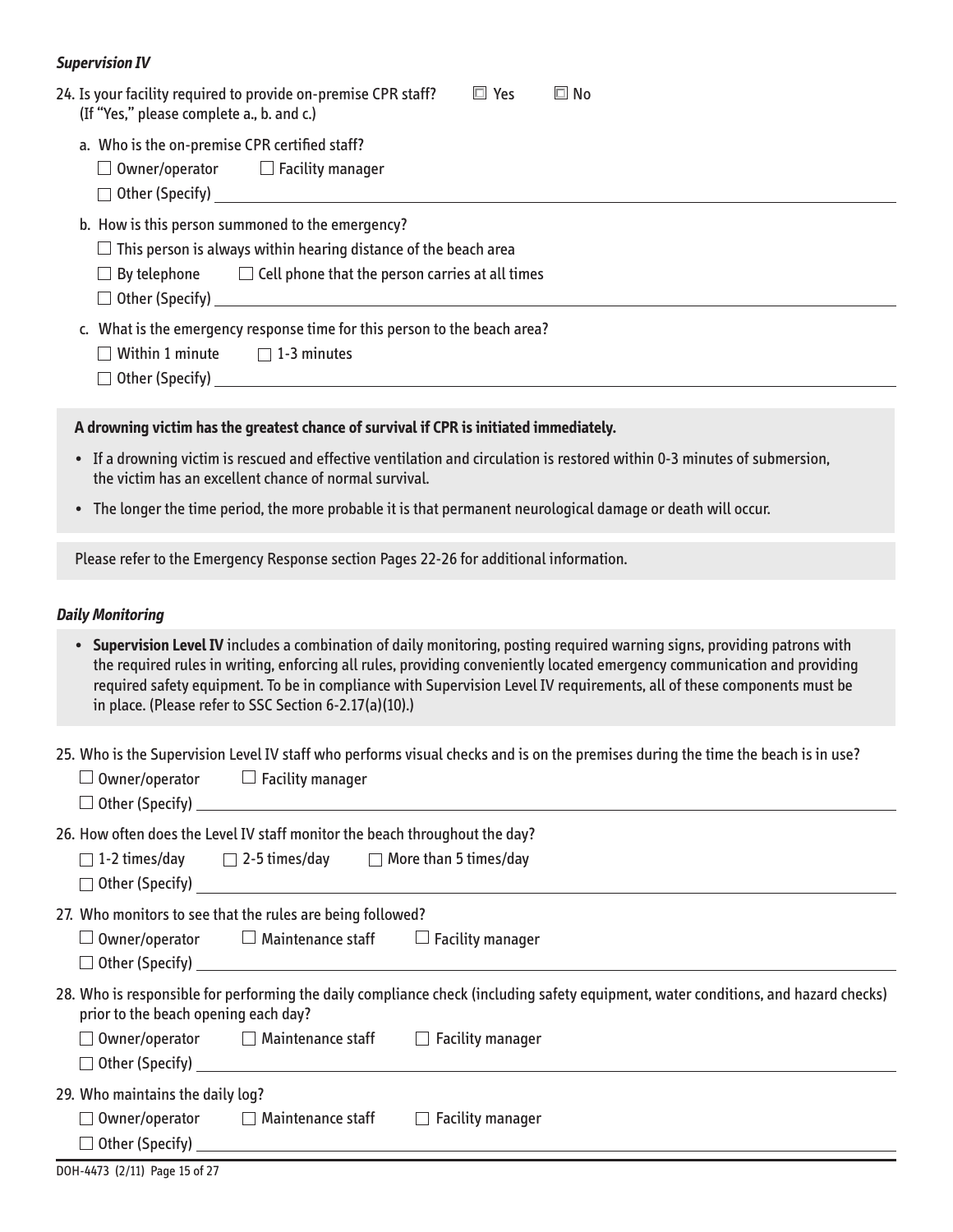**Supervision Level Iv** facilities must post specific beach rules which state:

- Two or more adults (18 years or older) must be present at the beach when beach is in use, with at least one adult on the beachfront.
- Children less than 16 years must at all times be accompanied by a parent or guardian or similar adult responsible for their safety and behavior while at the bathing facility.
- Swim only within the designated bathing area.
- Method of summoning on-premise CPR staff (only where CPR trained staff is required.)
- Location of free telephone and emergency numbers

### **Required Sign**

30. Where is the required sign located?

□ Beachfront

 $\Box$  Other (Specify)  $\Box$ 

### **Required Notification of Patrons**

- Patrons must be provided with a written statement or brochure before they use the bathing facility . (Please refer to SSC Section 6-2.17(a)(10)(vii).)
- It is recommended that patrons be provided this information at the front desk at the time of check-in or at the time a lease agreement is signed with periodic reminder notices .
- **In drowning investigations at Supervision Level Iv facilities, failing to provide patrons with the written statement or brochure has been documented in many of the incidents.**

| 31. Is a written statement or brochure indicating the required rules provided to all patrons? | $\Box$ Yes | $\square$ No |
|-----------------------------------------------------------------------------------------------|------------|--------------|
| 32. How and when is this information provided? (Check all that apply.)                        |            |              |
| $\Box$ At the front desk at the time of check-in                                              |            |              |
| $\Box$ Patrons must sign saying they have received it                                         |            |              |
| $\Box$ At the time of the lease agreement                                                     |            |              |
| $\Box$ Tenants must sign saying they have received it                                         |            |              |
| $\Box$ Periodic notifications are provided to tenants (Specify how and frequency) $\Box$      |            |              |
| $\Box$ Other (Specify)                                                                        |            |              |
|                                                                                               |            |              |

**Please enclose a copy of this brochure.**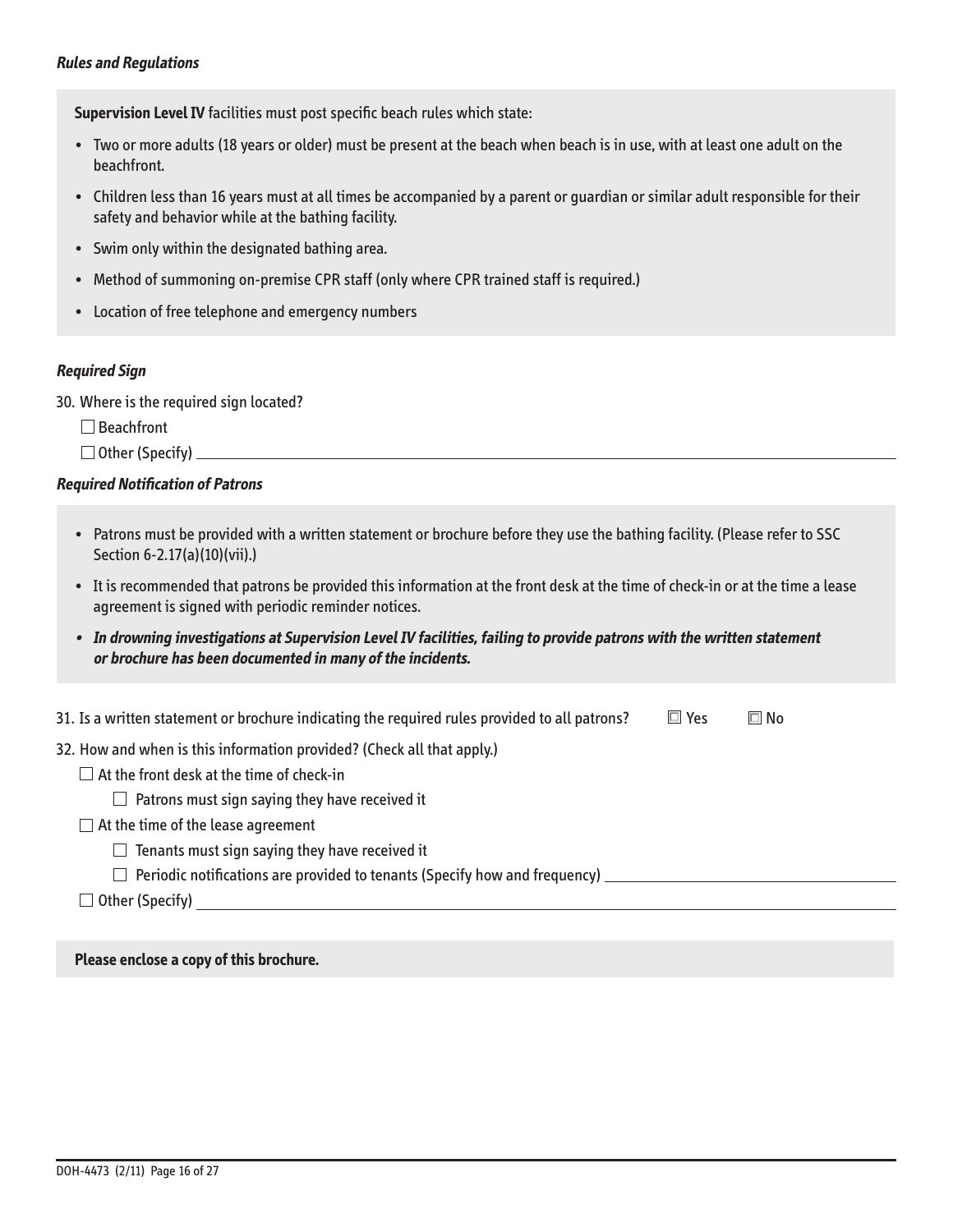- It is the responsibility of the facility owner/operator to make sure that the supervisory aquatic staff they hire have the proper skills and certifications . Copies of these certifications must be maintained on-site and be available for inspection by DOH staff. (Please contact your LHD for a list of acceptable courses.)
- Please refer to SSC Sections 6-2.20 for aquatic supervisory skill requirements.

### **INjURY PREvENTION**

**The most important responsibility of a bathing facility operator and supervisory staff is the prevention of injuries at the facility. There should be an on-going comprehensive safety program at your facility.** 

#### **voluntary Hyperventilating and Extended Breath Holding**

- The practice of voluntarily hyperventilating (taking a series of deep breaths in rapid succession and forcefully exhaling) **followed by underwater swimming or holding one's breath for extended periods of time is dangerous and has led to deaths.** 
	- $-$  When you hyperventilate, you lower the percentage of carbon dioxide in the air that always remains in your lungs.
	- $-$  The carbon dioxide in the bloodstream is what triggers that part of the brain that controls breathing to initiate taking a breath.
	- $-$  By decreasing the available carbon dioxide, you can remain underwater because you delay the point at which the brain signals the need to take a breath.
	- When the oxygen level in the blood runs low before the carbon dioxide level rises to the point that triggers the breathing reflex, the swimmer loses consciousness.
	- $-$  The swimmer never actually feels as though a breath is needed.

### **Shallow Water Blackout**

- $-$  Swimmers who practice prolonged underwater breath-holding are at risk for Shallow Water Blackout (SWB).
- $-$  SWB results from an insufficient amount of carbon dioxide to activate the body's natural impulse to breathe.
- **•** � **victims of hyperventilation and SWB are often skilled swimmers.**
- **•** � **victims can also be children and others who participate in 'hold your breath' games.**
- **•** � **Lifeguards and other supervisory staff should be alert for this safety hazard and should discourage this behavior.**
- **•** � **Operators should consider posting a sign explaining this hazard and prohibiting it at their beach.**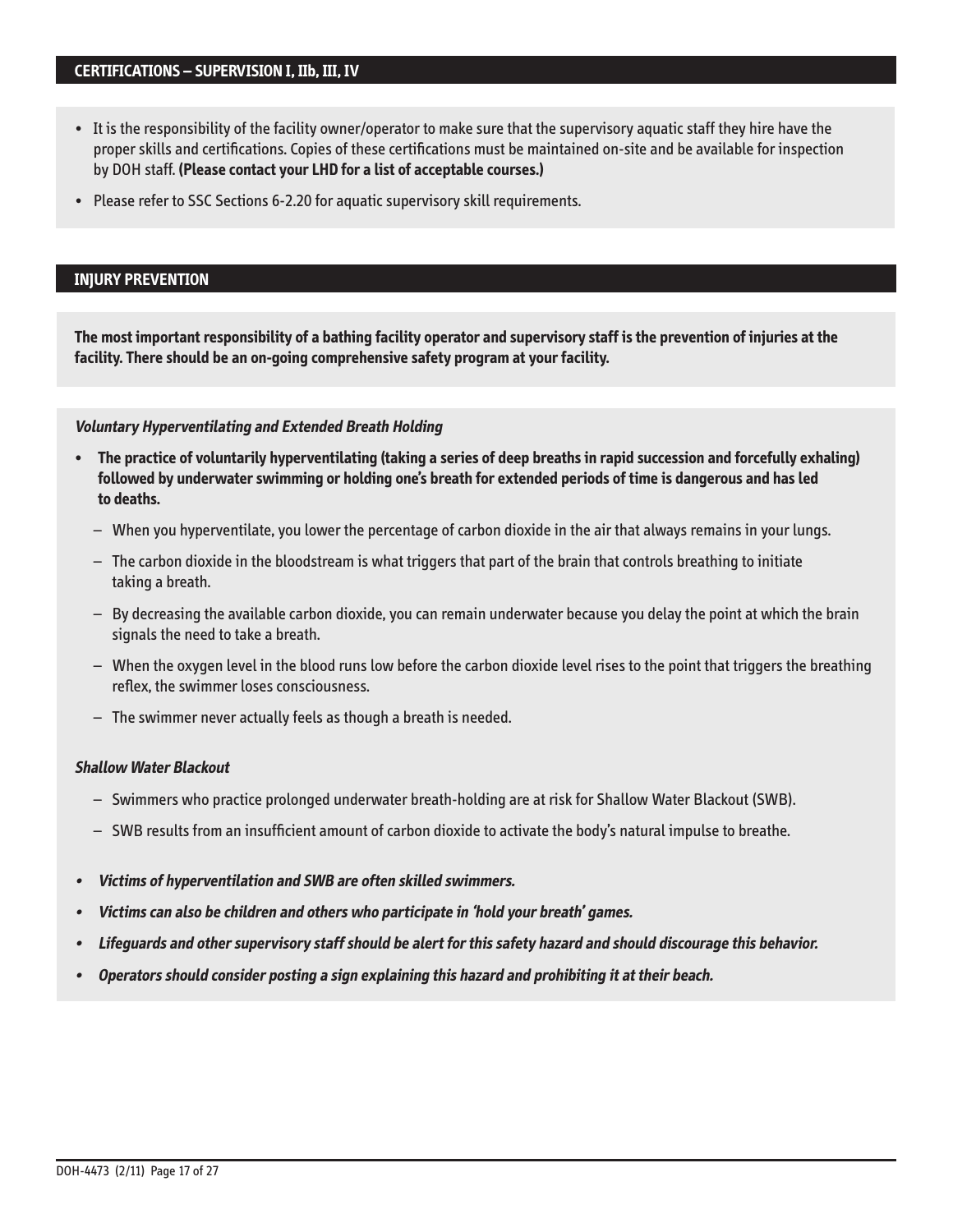## **Waterfront Hazards**

Identify potentially hazardous areas such as underwater slopes, holes, currents, stumps, rocks, diving boards, slides, etc.<br>Such areas should be eliminated, marked to help patrons avoid the areas, or additional supervision

|                                                                                                                                                                                                                                                                                                                                                                                                                                                                                                                                                                |  | 33. Are there any potentially hazardous areas at your beach?                                                                                                                                                                  |                         |                      |                  |                                                                                                                                    |  |
|----------------------------------------------------------------------------------------------------------------------------------------------------------------------------------------------------------------------------------------------------------------------------------------------------------------------------------------------------------------------------------------------------------------------------------------------------------------------------------------------------------------------------------------------------------------|--|-------------------------------------------------------------------------------------------------------------------------------------------------------------------------------------------------------------------------------|-------------------------|----------------------|------------------|------------------------------------------------------------------------------------------------------------------------------------|--|
|                                                                                                                                                                                                                                                                                                                                                                                                                                                                                                                                                                |  | □ Underwater slopes    □ Stumps/rocks    □ Holes                                                                                                                                                                              |                         | $\Box$ Diving boards | $\Box$ Currents  | $\Box$ Slides                                                                                                                      |  |
|                                                                                                                                                                                                                                                                                                                                                                                                                                                                                                                                                                |  |                                                                                                                                                                                                                               |                         |                      |                  |                                                                                                                                    |  |
| 34. What are your plans for controlling or eliminating the hazards associated with these areas?<br>(Please specify hazards and how you will eliminate or control, ex. Rock-Remove from swim area.)                                                                                                                                                                                                                                                                                                                                                             |  |                                                                                                                                                                                                                               |                         |                      |                  |                                                                                                                                    |  |
|                                                                                                                                                                                                                                                                                                                                                                                                                                                                                                                                                                |  |                                                                                                                                                                                                                               |                         |                      |                  |                                                                                                                                    |  |
|                                                                                                                                                                                                                                                                                                                                                                                                                                                                                                                                                                |  |                                                                                                                                                                                                                               |                         |                      |                  |                                                                                                                                    |  |
| $\Box$ Mark                                                                                                                                                                                                                                                                                                                                                                                                                                                                                                                                                    |  |                                                                                                                                                                                                                               |                         |                      |                  |                                                                                                                                    |  |
|                                                                                                                                                                                                                                                                                                                                                                                                                                                                                                                                                                |  |                                                                                                                                                                                                                               |                         |                      |                  |                                                                                                                                    |  |
|                                                                                                                                                                                                                                                                                                                                                                                                                                                                                                                                                                |  | $\Box$ Supervise Hazard(s) $\Box$                                                                                                                                                                                             |                         |                      |                  |                                                                                                                                    |  |
|                                                                                                                                                                                                                                                                                                                                                                                                                                                                                                                                                                |  |                                                                                                                                                                                                                               |                         |                      |                  |                                                                                                                                    |  |
| $\Box$ Other                                                                                                                                                                                                                                                                                                                                                                                                                                                                                                                                                   |  |                                                                                                                                                                                                                               |                         |                      |                  |                                                                                                                                    |  |
|                                                                                                                                                                                                                                                                                                                                                                                                                                                                                                                                                                |  | Specify how with the contract of the contract of the contract of the contract of the contract of the contract of the contract of the contract of the contract of the contract of the contract of the contract of the contract |                         |                      |                  |                                                                                                                                    |  |
| 35. Who is responsible for addressing the hazards listed above?<br>$\Box$ Owner/Operator $\Box$ Maintenance staff<br>$\Box$ Facility manager<br>$\Box$ Lifeguard<br><b>Maintenance</b><br>Daily inspections of the beach area are necessary to assure that adequate safety levels are maintained. Any problems, such as<br>unsafe water conditions, broken equipment, loose ladders, etc. are to be reported and immediately corrected. If the problem<br>cannot be immediately corrected, the specific area or entire beach should be closed, as appropriate. |  |                                                                                                                                                                                                                               |                         |                      |                  |                                                                                                                                    |  |
| prior to the beach opening each day?<br>Other (Specify)                                                                                                                                                                                                                                                                                                                                                                                                                                                                                                        |  | $\Box$ Owner/operator $\Box$ Maintenance staff $\Box$ Facility manager                                                                                                                                                        |                         |                      | $\Box$ Lifeguard | 36. Who is responsible for performing the daily compliance check (including safety equipment, water conditions, and hazard checks) |  |
| Owner/operator                                                                                                                                                                                                                                                                                                                                                                                                                                                                                                                                                 |  | 37. To whom will maintenance issues and unsafe conditions be reported?<br>$\Box$ Maintenance staff                                                                                                                            | $\Box$ Facility manager |                      | Lifeguard        |                                                                                                                                    |  |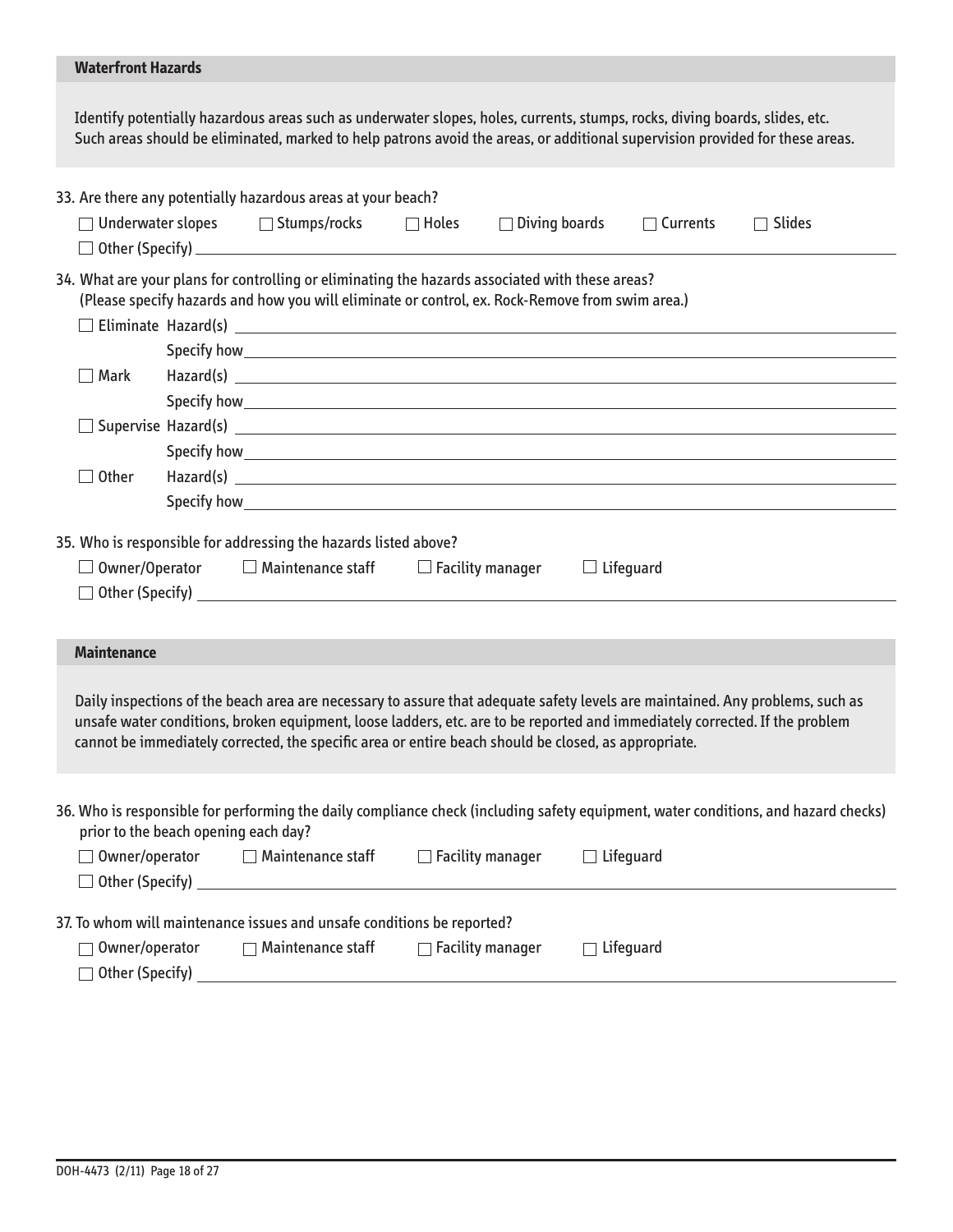### **Rules and Regulations**

- Operators must post signs stating the hours during which the beach is open and that swimming at other times is prohibited.
- Signs stating general rules must be posted conspicuously at the beach, dressing rooms and facility offices. These rules should prohibit urination, discharge of fecal matter, spitting and nose blowing, as well as govern the use of diving boards and slides. These rules may also include prohibitions against running, horseplay, use of alcohol, etc.

| 38. Where are your rules posted?<br>$\Box$ Waterfront<br>$\Box$ Bathhouse<br>$\Box$ Other (Specify) $\Box$                                                                                                                                                                                                                                                                                                                                                                                  |  |  |                     |  |  |
|---------------------------------------------------------------------------------------------------------------------------------------------------------------------------------------------------------------------------------------------------------------------------------------------------------------------------------------------------------------------------------------------------------------------------------------------------------------------------------------------|--|--|---------------------|--|--|
| 39. Who is responsible for enforcing the rules at your bathing facility?                                                                                                                                                                                                                                                                                                                                                                                                                    |  |  |                     |  |  |
| $\Box$ Owner/operator $\Box$ Maintenance staff $\Box$ Facility manager<br>$\Box$ Other (Specify) $\Box$                                                                                                                                                                                                                                                                                                                                                                                     |  |  | $\Box$ Lifequard    |  |  |
| 40. Who is responsible for preventing boaters from entering the swim area?                                                                                                                                                                                                                                                                                                                                                                                                                  |  |  |                     |  |  |
| $\Box$ Owner/operator $\Box$ Maintenance staff $\Box$ Facility manager                                                                                                                                                                                                                                                                                                                                                                                                                      |  |  | Lifeguard<br>$\Box$ |  |  |
| <b>Diving Areas</b>                                                                                                                                                                                                                                                                                                                                                                                                                                                                         |  |  |                     |  |  |
| • Diving areas require extra attention due to the potential for serious injury. Rules for the use of diving equipment should be<br>developed, posted at the diving area and enforced.<br>Diving from a raft, pier, or other platform is permitted in water at least 8 feet deep and extending out for at least 10 feet.<br>(Refer to SSC Section 6-2.19 item 4.8.)<br>• Warning signs stating "No Diving" must be clearly posted in areas (docks, rafts, etc.) where diving is not allowed. |  |  |                     |  |  |
| Most spinal cord injuries associated with diving incidents occur in the natural environment (lakes, rivers, etc.) and,<br>$\bullet$<br>Most occur in water depths less than 6 feet.                                                                                                                                                                                                                                                                                                         |  |  |                     |  |  |
| 41. Do you allow diving at your bathing facility?<br>$\square$ Yes<br>$\square$ No                                                                                                                                                                                                                                                                                                                                                                                                          |  |  |                     |  |  |
| a. If no, are warning signs stating "No Diving" clearly posted?<br>$\Box$ Yes                                                                                                                                                                                                                                                                                                                                                                                                               |  |  |                     |  |  |
|                                                                                                                                                                                                                                                                                                                                                                                                                                                                                             |  |  |                     |  |  |
| c. Who enforces these rules?<br>$\Box$ Owner/operator $\Box$ Maintenance staff<br>$\Box$ Facility manager<br>$\Box$ Lifequard<br>$\Box$ Other (Specify)                                                                                                                                                                                                                                                                                                                                     |  |  |                     |  |  |
|                                                                                                                                                                                                                                                                                                                                                                                                                                                                                             |  |  |                     |  |  |
| <b>Water Slides</b>                                                                                                                                                                                                                                                                                                                                                                                                                                                                         |  |  |                     |  |  |
| Improper use of slides can result in serious injuries similar to those for diving boards.                                                                                                                                                                                                                                                                                                                                                                                                   |  |  |                     |  |  |
| Sliding should be performed only in the sitting position facing forward.                                                                                                                                                                                                                                                                                                                                                                                                                    |  |  |                     |  |  |
| Rules for use of slides should be developed, posted at the slide and enforced.                                                                                                                                                                                                                                                                                                                                                                                                              |  |  |                     |  |  |
| $\Box$ Yes<br>$\square$ No<br>42. Do you have slides at your beach?                                                                                                                                                                                                                                                                                                                                                                                                                         |  |  |                     |  |  |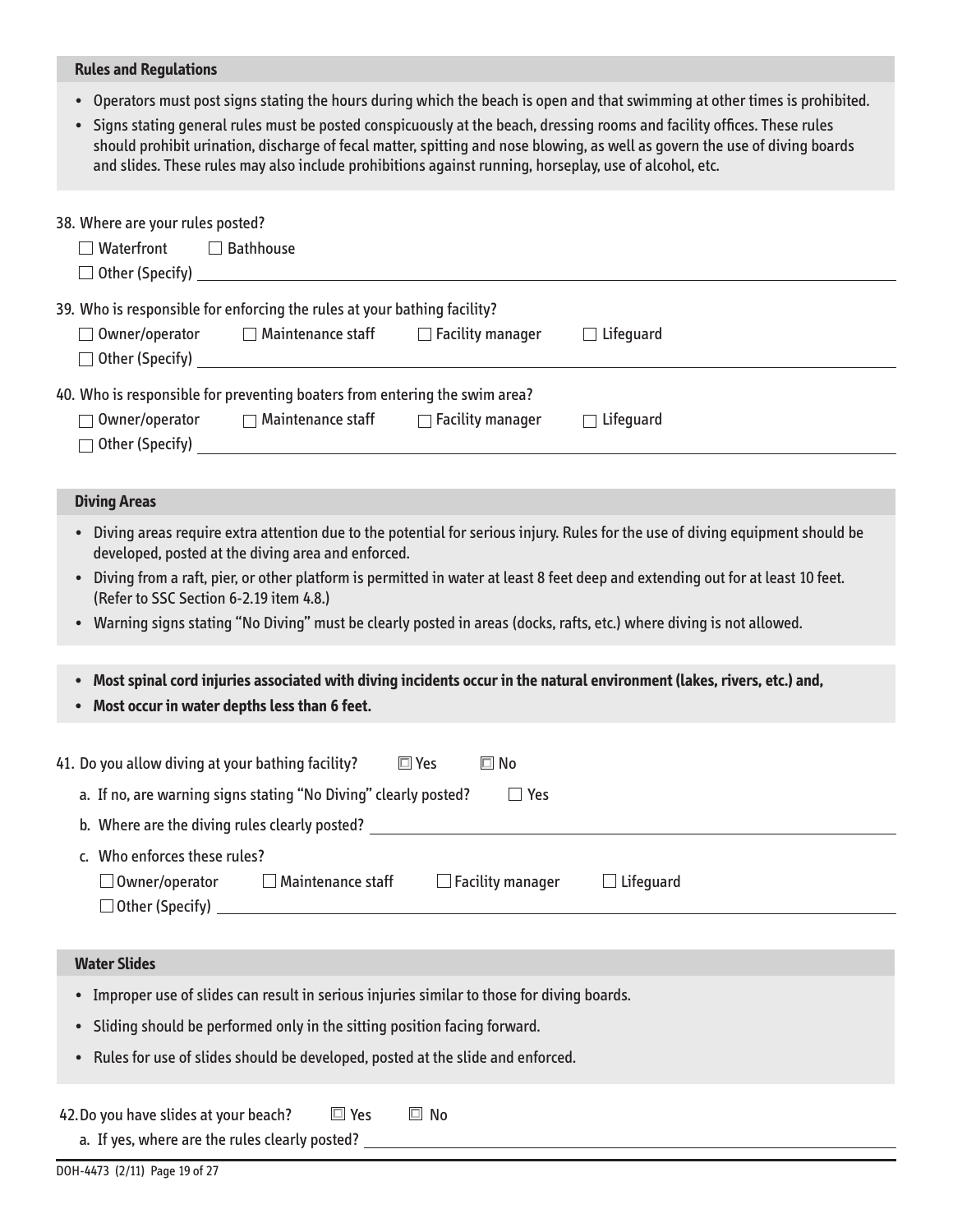### **Environmental Conditions and Weather**

- Environmental conditions must be constantly evaluated at all beaches . Conditions which may require that the beach be cleared of bathers include: unsanitary water conditions, high turbidity, glare, thunderstorms, heavy rains or hailstorms, fog resulting in reduced visibility, heavy or high wave action, and dangerous currents.
- Each facility should have procedures in place for clearing the water when necessary . These procedures should include who is responsible for monitoring beach closure and what type of communication system will be used .

### **Lightning Tips**

- The National Lightning Safety Institute recommends that bathing facilities monitor storm activities, suspend swimming activities when lightning is within 6-8 miles and wait until 30 minutes after lightning has been observed before resuming water activities.
- Designate a responsible person as the weather safety lookout. That person should keep an eye on the weather. Use a "weather radio" or the Weather Channel or other TV program to obtain good localized advanced weather information.
- When thunder and/or lightning are first noticed, use the Flash-To-Bang (F-B) method to determine its rough distance and speed. This technique measures the time from seeing lightning to hearing associated thunder. For each five seconds from F-B, lightning is one mile away. Thus, a F-B of  $10 = 2$  miles;  $15 = 3$  miles;  $20 = 4$  miles; etc. At a F-B count of thirty, the beach should be evacuated. People should be directed to safe shelter nearby.
- Swimming activities should remain suspended until thirty minutes after thunder or lightning were last observed .

|                                                  | 43. When unsafe conditions occur, who is responsible for monitoring beach closure at your facility?                                                                                                                            |  |  |  |
|--------------------------------------------------|--------------------------------------------------------------------------------------------------------------------------------------------------------------------------------------------------------------------------------|--|--|--|
|                                                  | $\Box$ Owner/operator $\Box$ Maintenance staff $\Box$ Facility manager $\Box$ Lifeguard                                                                                                                                        |  |  |  |
|                                                  | $\Box$ Other (Specify) $\Box$                                                                                                                                                                                                  |  |  |  |
|                                                  |                                                                                                                                                                                                                                |  |  |  |
|                                                  | 44. When will you close the beach for thunderstorms?                                                                                                                                                                           |  |  |  |
| $\Box$ At the first sign of thunder or lightning |                                                                                                                                                                                                                                |  |  |  |
| $\Box$ Other (Specify) $\Box$                    |                                                                                                                                                                                                                                |  |  |  |
|                                                  |                                                                                                                                                                                                                                |  |  |  |
|                                                  | 45. What communication system is used for clearing the beach?                                                                                                                                                                  |  |  |  |
|                                                  |                                                                                                                                                                                                                                |  |  |  |
|                                                  |                                                                                                                                                                                                                                |  |  |  |
|                                                  |                                                                                                                                                                                                                                |  |  |  |
|                                                  | $\Box$ Other (Specify) $\Box$                                                                                                                                                                                                  |  |  |  |
|                                                  |                                                                                                                                                                                                                                |  |  |  |
| 46. When will you allow re-entry into the water? |                                                                                                                                                                                                                                |  |  |  |
|                                                  | $\Box$ and the contract of the contract of the contract of the contract of the contract of the contract of the contract of the contract of the contract of the contract of the contract of the contract of the contract of the |  |  |  |

 $\Box$  After at least 30 minutes without any thunder or lightning

 $\Box$  Other (Specify)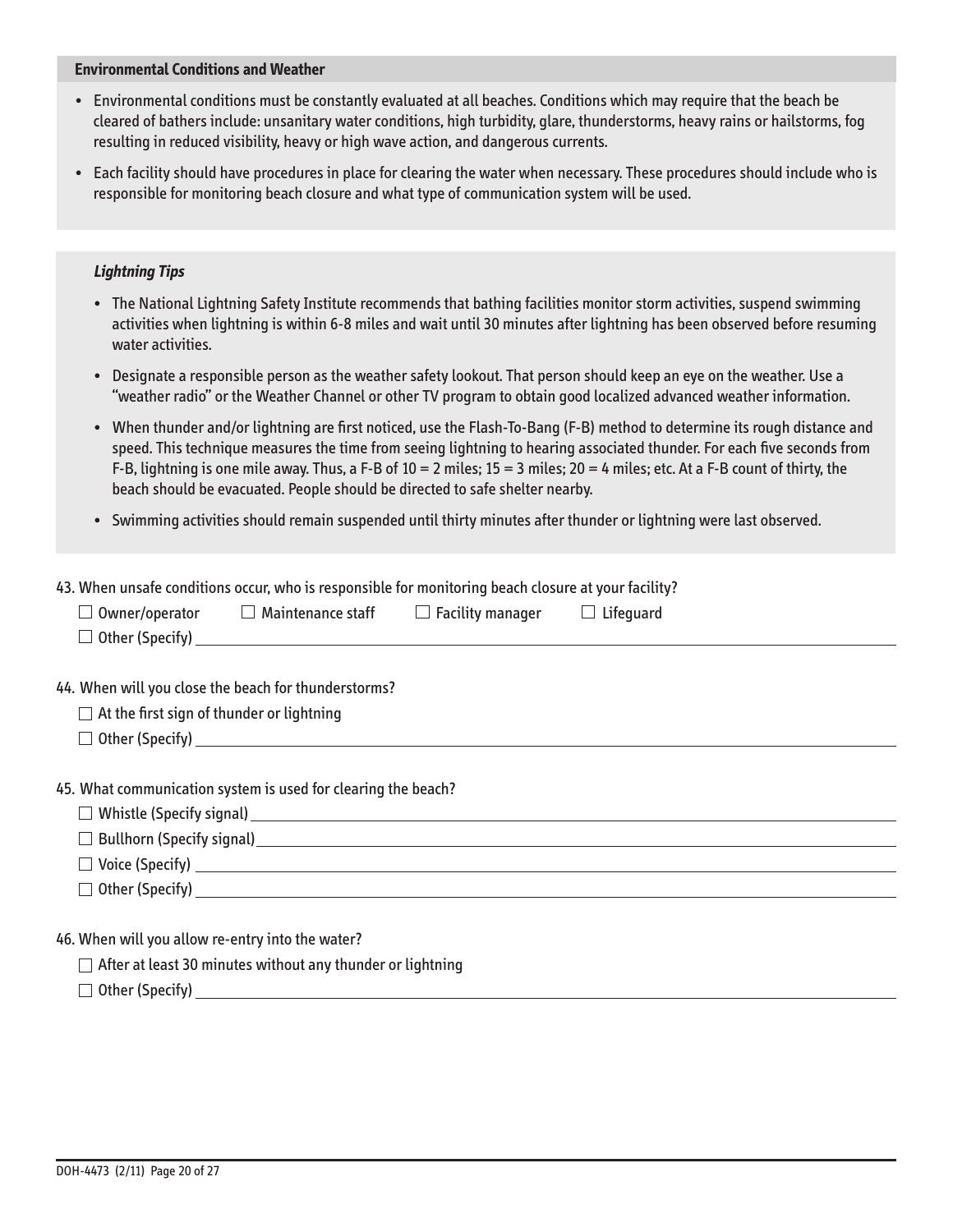### **Medical Waste Contamination**

### **Presence of Medical Waste at Beaches**

- Medical debris consisting of blood vials, syringes, needles, medical or surgical gloves and other discarded medical supplies are sometimes found on beaches.
- Operators of beaches which have the potential for medical waste to wash up must have procedures in place for addressing this type of incident.

| 47. Is your beach at risk for medical waste contamination?<br>$\square$ Yes<br>$\Box$ No<br>(If "Yes," please complete a.-f. Check all that apply for each question.) |                                                                                                      |                                                                                                                        |                         |                                                                                                                                                                                                                                          |  |
|-----------------------------------------------------------------------------------------------------------------------------------------------------------------------|------------------------------------------------------------------------------------------------------|------------------------------------------------------------------------------------------------------------------------|-------------------------|------------------------------------------------------------------------------------------------------------------------------------------------------------------------------------------------------------------------------------------|--|
|                                                                                                                                                                       | a. Who is responsible for identifying medical waste at your beach?<br>$\Box$ Owner/operator          | $\Box$ Maintenance staff $\Box$ Facility manager                                                                       |                         | $\Box$ Lifeguard                                                                                                                                                                                                                         |  |
|                                                                                                                                                                       | $\Box$ Owner/operator                                                                                | b. Who is the initial responder to this type of incident?<br>$\Box$ Maintenance staff<br>$\Box$ Other (Specify) $\Box$ | $\Box$ Facility manager | $\Box$ Lifequard                                                                                                                                                                                                                         |  |
|                                                                                                                                                                       | c. Who is responsible for handling, storing and disposing of medical waste?<br>$\Box$ Owner/operator | $\Box$ Maintenance staff $\Box$ Facility manager                                                                       |                         | $\Box$ Lifeguard                                                                                                                                                                                                                         |  |
|                                                                                                                                                                       | d. Who is responsible for notifying the local health department?<br>$\Box$ Owner/operator            | $\Box$ Maintenance staff $\Box$ Facility manager<br>$\Box$ Other (Specify) $\Box$                                      |                         | $\Box$ Lifeguard                                                                                                                                                                                                                         |  |
|                                                                                                                                                                       | e. Who is responsible for monitoring the affected beach area?<br>$\Box$ Owner/operator               | $\Box$ Maintenance staff                                                                                               | $\Box$ Facility manager | $\Box$ Lifeguard                                                                                                                                                                                                                         |  |
|                                                                                                                                                                       | f. What is your procedure for addressing medical waste contamination?<br>$\Box$ Close beach.         | $\exists$ If small amounts of medical waste are found on the beach only, do not close beach.                           |                         | $\Box$ If larger amounts of medical waste are found on the beach only, affected portion of the beach is closed.<br>$\Box$ If large amounts of medical waste are found on the beach and/or floating in the water, close the entire beach. |  |
|                                                                                                                                                                       |                                                                                                      |                                                                                                                        |                         |                                                                                                                                                                                                                                          |  |
|                                                                                                                                                                       |                                                                                                      |                                                                                                                        |                         |                                                                                                                                                                                                                                          |  |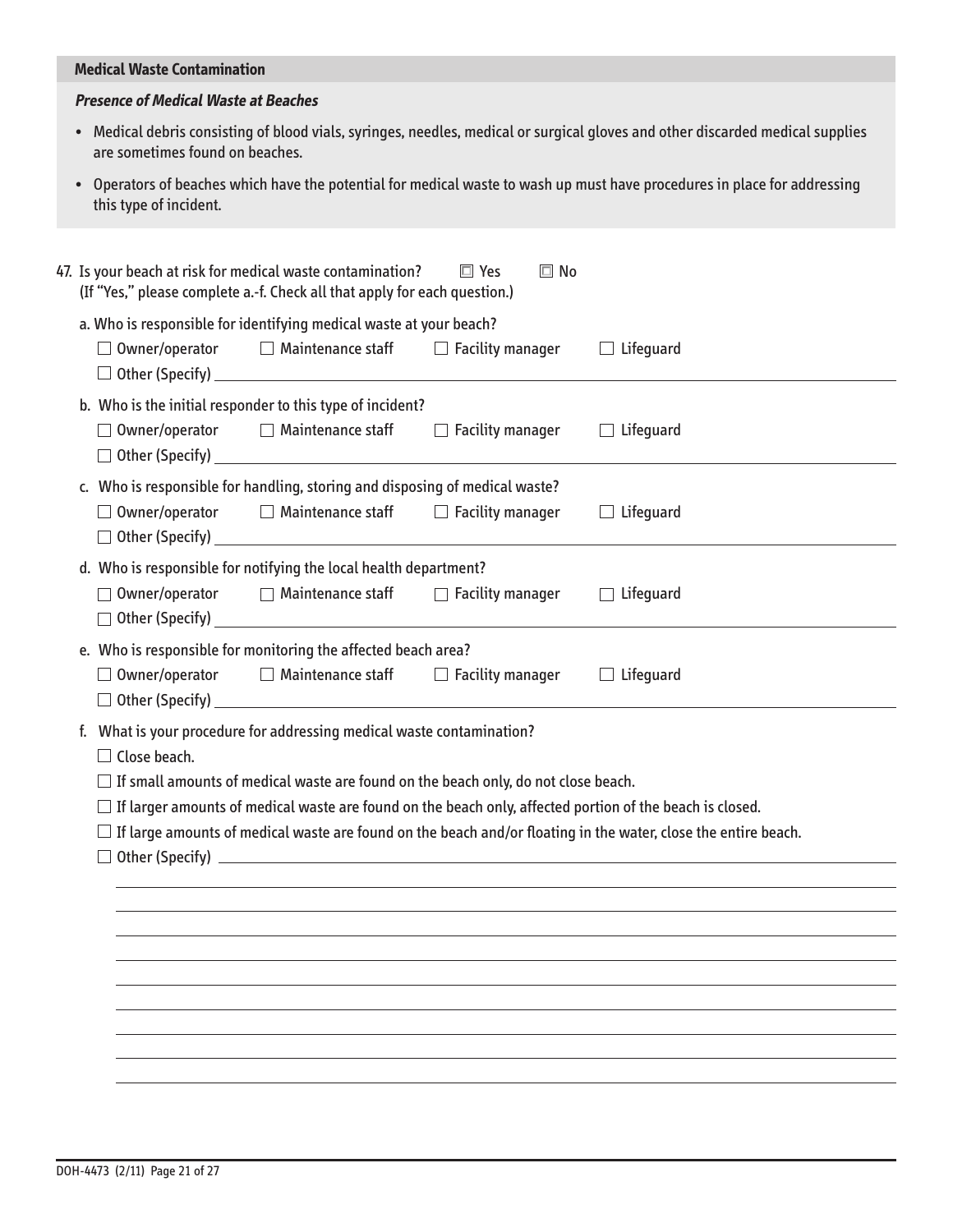### **Fecal, vomit and Blood Contamination Incidents**

- • � Fecal, vomit and blood incidents which occur at beaches pose a potential risk of infection to bathers . Feces, vomit and blood may contain pathogenic or harmful bacteria, viruses and parasites, with diarrheal accidents being more indicative of an illness.
- Since disinfectants cannot be added to natural bodies of water, it is recommended that there be prompt removal of the stool or vomit . Dilution and circulation factors should be considered for the area, which is dependent on beach shape, wind, currents, etc., prior to reopening the beach.

# **EMERGENCY RESPONSE**

- • � An effective prevention program will greatly reduce the occurrence of injuries . Any delay in response may increase the degree of injury or lead to death . A written procedure responsive to potential incidents or emergency situations must be developed and practiced.
- • � An emergency should be considered as any situation that jeopardizes the health and safety of a patron or diverts the supervisor's attention from general supervision of bathers.
- The facility name and street or 911 number should be clearly posted for emergency personnel to easily identify the address.
- Local rescue, fire and police personnel should be consulted when developing an emergency response plan.

#### **Seizures**

- • � Any person who suffers a seizure in the water and submerges should be transported to a medical facility regardless of apparent recovery.
- They should not be allowed back in the water for the rest of the day.

#### **Emergency response procedures must include:**

- Clearing the waterfront area
- Emergency care of the victim
- Contacting emergency personnel
- Crowd control
- Meeting and quiding emergency personnel to the site and/or victim
- Directing traffic
- Drills for emergency response situations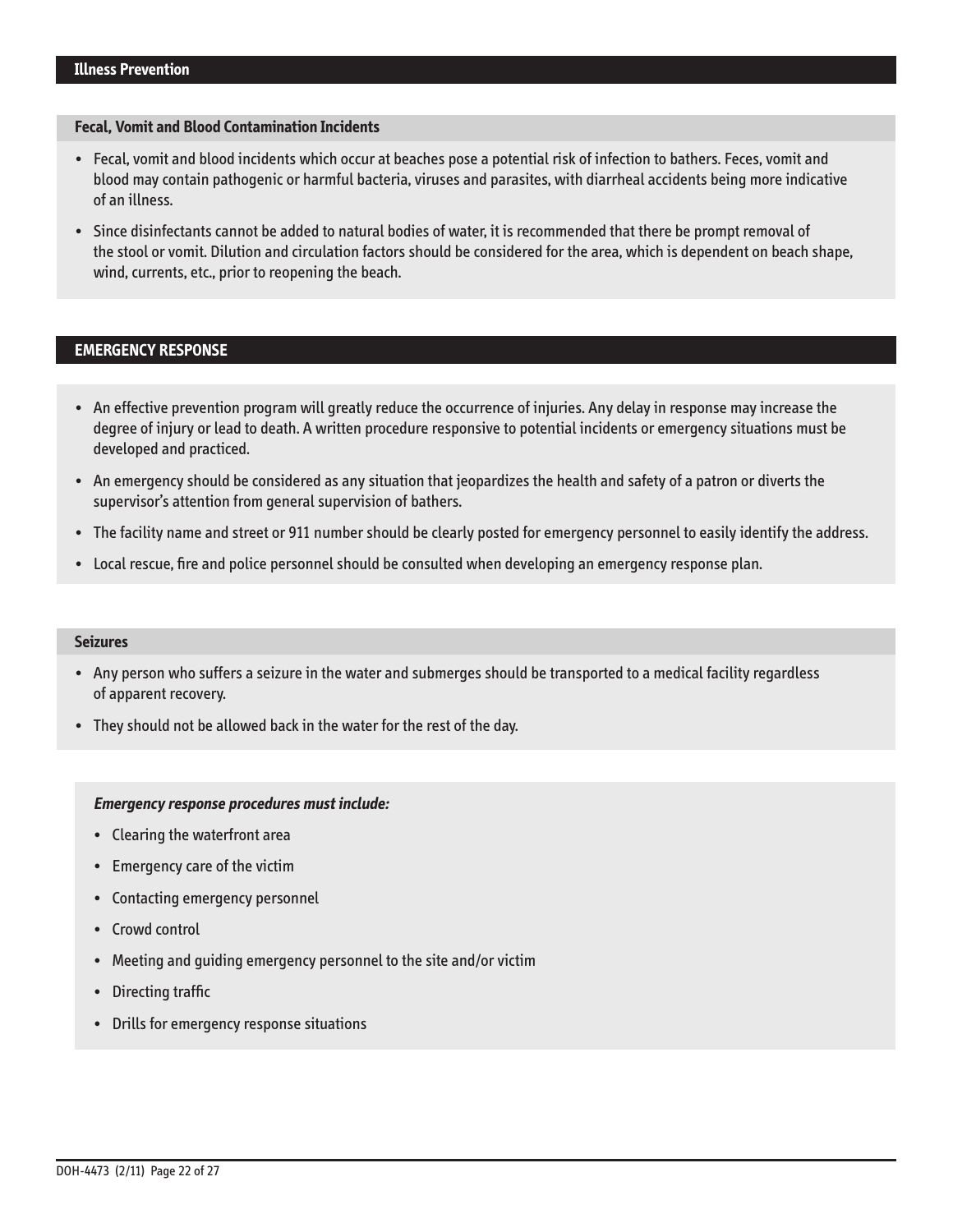| <b>Search Procedures</b>                                                                                                                                                                                                                                                                                                                                                                                                                                                                                                               |
|----------------------------------------------------------------------------------------------------------------------------------------------------------------------------------------------------------------------------------------------------------------------------------------------------------------------------------------------------------------------------------------------------------------------------------------------------------------------------------------------------------------------------------------|
| Time can be critical when searching for a lost bather. Lifeguards are trained in proper search methods and these can vary<br>$\bullet$<br>depending on the facility characteristics. Specific water search procedures should be established. Obtain a description of the<br>missing individual and last location seen. A simultaneous land and water search should be initiated immediately.                                                                                                                                           |
| 48. Who is responsible for performing a lost bather search at your facility?<br>(Please answer a or b or both, if applicable.)<br>a. Supervision Level I or IIb Facilities<br>$\Box$ Lifeguard<br>1) Is there an established search procedure for the lifeguards? $\square$ Yes<br>$\Box$ No                                                                                                                                                                                                                                           |
| 2) How often do the lifeguards practice the search procedures and other emergency response drills?<br>$\Box$ Once a week                                                                                                                                                                                                                                                                                                                                                                                                               |
| Providing snorkel, masks and fins to the lifeguard(s) could assist in deep water rescues.<br>$\bullet$                                                                                                                                                                                                                                                                                                                                                                                                                                 |
| b. Supervision Level III or IV Facilities<br>$\Box$ Owner/operator $\Box$ Maintenance staff $\Box$ Facility manager                                                                                                                                                                                                                                                                                                                                                                                                                    |
| 49. Describe your lost bather search procedure.                                                                                                                                                                                                                                                                                                                                                                                                                                                                                        |
| <b>Communication</b>                                                                                                                                                                                                                                                                                                                                                                                                                                                                                                                   |
| • Communication is essential during an emergency. A chain of command should be developed as part of an emergency<br>response plan. A phone or other acceptable means of communication must be provided at a convenient location at all<br>waterfronts. All staff should know the location of the nearest telephone. Emergency phone numbers must be prominently<br>posted at the telephone(s). A method of communication between staff such as whistles or hand signals should be<br>established and staff should be familiar with it. |
| 50. Is there a chain of command established for your facility during an emergency?<br>$\Box$ Yes                                                                                                                                                                                                                                                                                                                                                                                                                                       |
| 51. Is a telephone or other means of communication readily accessible at the waterfront?<br>$\Box$ Yes                                                                                                                                                                                                                                                                                                                                                                                                                                 |
| 52. Where is the emergency phone with emergency numbers located?<br>$\Box$ Beachfront<br>$\Box$ Bathhouse<br>$\Box$ Facility office                                                                                                                                                                                                                                                                                                                                                                                                    |
|                                                                                                                                                                                                                                                                                                                                                                                                                                                                                                                                        |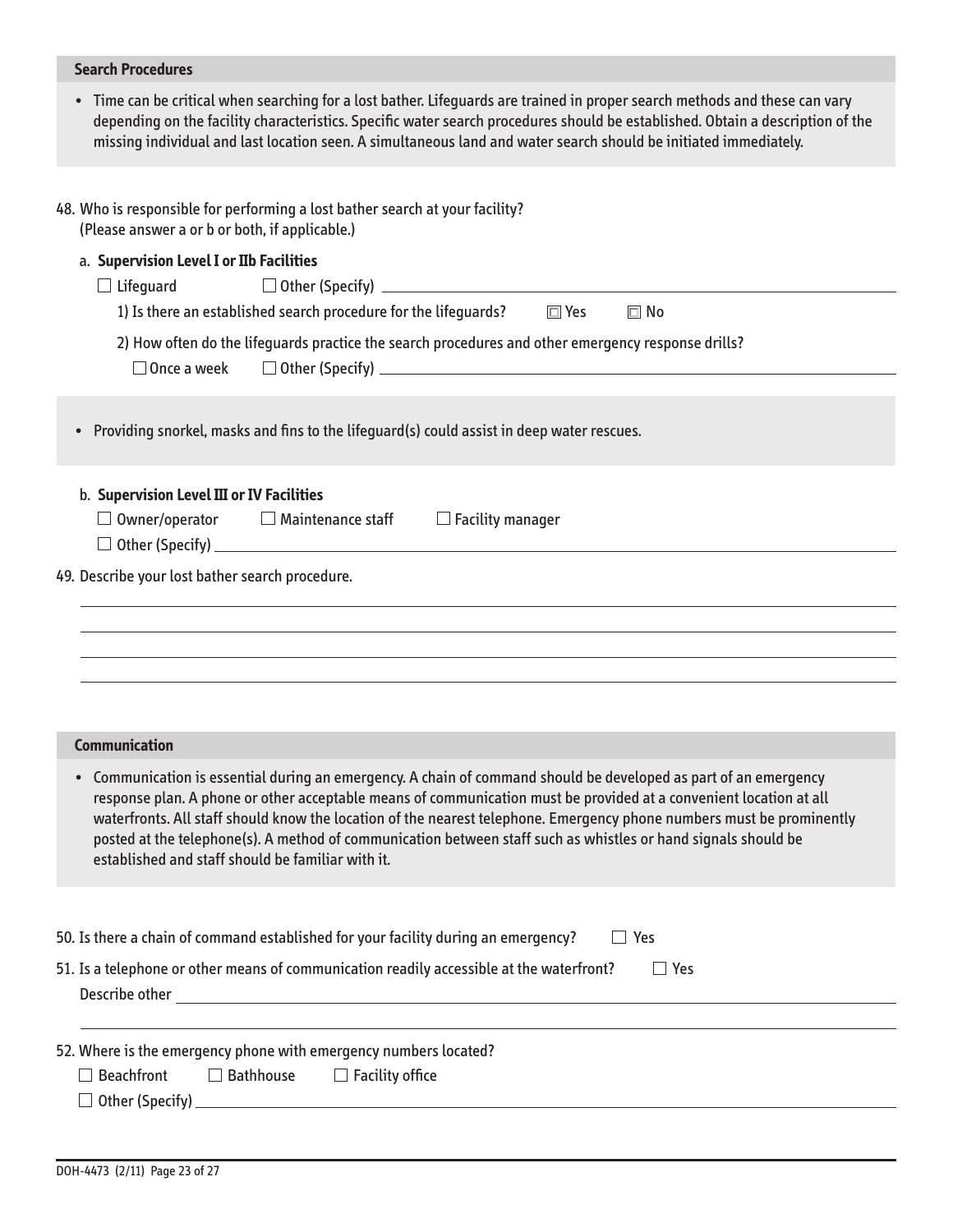**In a near-drowning emergency, the sooner the rescue and first aid begins, the greater the victim's chance of survival.** 

- **•** � **If a drowning victim is rescued and effective ventilation and circulation is restored within 0-3 minutes of submersion, the victim has an excellent chance of normal survival.**
- **•** � **Within 3-5 minutes, survival may be likely, but the more probable it is that permanent neurological damage will occur.**
- **•** � **5 minutes or more, normal recovery is uncommon unless the water temperature is below 70°F.**

| 53. How far is the emergency phone from the waterfront?                                                                                                                                                                                                                                                                                                                                           |                          |  |                                                                              |                                                                                                                                                                                                                                |
|---------------------------------------------------------------------------------------------------------------------------------------------------------------------------------------------------------------------------------------------------------------------------------------------------------------------------------------------------------------------------------------------------|--------------------------|--|------------------------------------------------------------------------------|--------------------------------------------------------------------------------------------------------------------------------------------------------------------------------------------------------------------------------|
|                                                                                                                                                                                                                                                                                                                                                                                                   |                          |  | $\Box$ At beachfront $\Box$ 5-50 feet $\Box$ 51-100 feet $\Box$ 100-200 feet | $\Box$ More than 200 feet                                                                                                                                                                                                      |
|                                                                                                                                                                                                                                                                                                                                                                                                   |                          |  |                                                                              |                                                                                                                                                                                                                                |
|                                                                                                                                                                                                                                                                                                                                                                                                   |                          |  |                                                                              | 54. Please indicate the emergency numbers example to the contract of the contract of the contract of the contract of the contract of the contract of the contract of the contract of the contract of the contract of the contr |
|                                                                                                                                                                                                                                                                                                                                                                                                   |                          |  |                                                                              | <u> 1989 - Johann Stoff, amerikansk politiker (d. 1989)</u>                                                                                                                                                                    |
|                                                                                                                                                                                                                                                                                                                                                                                                   |                          |  |                                                                              |                                                                                                                                                                                                                                |
| 55. Where is the first aid room or first aid kit located?                                                                                                                                                                                                                                                                                                                                         |                          |  |                                                                              |                                                                                                                                                                                                                                |
| $\Box$ Beachfront $\Box$ Bathhouse $\Box$ Facility office                                                                                                                                                                                                                                                                                                                                         |                          |  |                                                                              |                                                                                                                                                                                                                                |
|                                                                                                                                                                                                                                                                                                                                                                                                   |                          |  |                                                                              |                                                                                                                                                                                                                                |
|                                                                                                                                                                                                                                                                                                                                                                                                   |                          |  |                                                                              |                                                                                                                                                                                                                                |
| • Usually a large number of people congregate at the scene of an emergency. The emergency plan must include crowd control<br>and on-going supervision of the facility. Access for emergency personnel should be evaluated with an access route<br>pre-determined. During an emergency it is extremely important to provide rescue personnel with detailed directions to your<br>bathing facility. |                          |  |                                                                              |                                                                                                                                                                                                                                |
| 56. Who is responsible for performing crowd control duties in the event of an emergency at the waterfront?<br>$\Box$ Owner/operator $\Box$ Maintenance staff $\Box$ Facility manager $\Box$ Lifequard<br>$\Box$ Other (Specify) $\Box$                                                                                                                                                            |                          |  |                                                                              |                                                                                                                                                                                                                                |
|                                                                                                                                                                                                                                                                                                                                                                                                   |                          |  |                                                                              |                                                                                                                                                                                                                                |
| 57. What is your planned route to be used for emergency response and evacuation at your facility?                                                                                                                                                                                                                                                                                                 |                          |  |                                                                              |                                                                                                                                                                                                                                |
|                                                                                                                                                                                                                                                                                                                                                                                                   |                          |  |                                                                              |                                                                                                                                                                                                                                |
|                                                                                                                                                                                                                                                                                                                                                                                                   |                          |  |                                                                              |                                                                                                                                                                                                                                |
|                                                                                                                                                                                                                                                                                                                                                                                                   |                          |  |                                                                              |                                                                                                                                                                                                                                |
| 58. Who is responsible for meeting the emergency vehicle and directing it to the site?                                                                                                                                                                                                                                                                                                            |                          |  |                                                                              |                                                                                                                                                                                                                                |
| $\Box$ Owner/operator                                                                                                                                                                                                                                                                                                                                                                             | $\Box$ Maintenance staff |  | $\Box$ Facility manager $\Box$ Lifeguard                                     |                                                                                                                                                                                                                                |
| $\Box$ Other (Specify)                                                                                                                                                                                                                                                                                                                                                                            |                          |  |                                                                              |                                                                                                                                                                                                                                |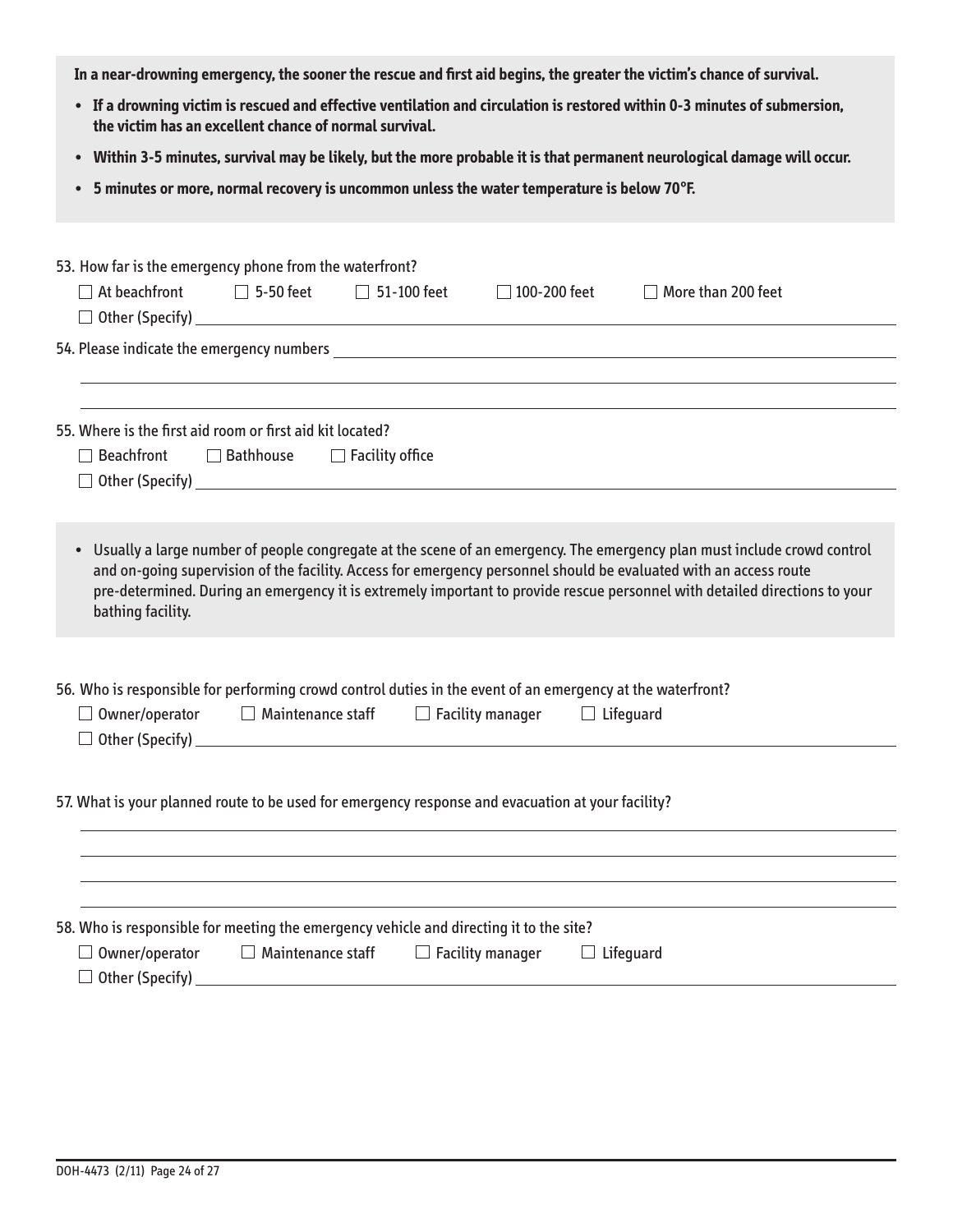# **Reporting**

• The operator must keep daily records which indicate the number of bathers, number of lifeguards on duty, weather conditions, water clarity, water quality, any reported rescues, injuries and illnesses . These records must be available for review by the Permit Issuing Official for at least 12 months .

|                                                                                                                                                        |                                                                                                                                           | $\Box$ Owner/operator $\Box$ Maintenance staff $\Box$ Facility manager $\Box$ Lifequard                                                           |  | 59. Who is responsible at your facility for maintaining the required daily records, including the injury/illness log?                                                                                                                                                                                                                                                                               |  |
|--------------------------------------------------------------------------------------------------------------------------------------------------------|-------------------------------------------------------------------------------------------------------------------------------------------|---------------------------------------------------------------------------------------------------------------------------------------------------|--|-----------------------------------------------------------------------------------------------------------------------------------------------------------------------------------------------------------------------------------------------------------------------------------------------------------------------------------------------------------------------------------------------------|--|
|                                                                                                                                                        | with bathing water quality.                                                                                                               |                                                                                                                                                   |  | • It is the responsibility of the facility operator to report all incidents occurring at his or her bathing facility to the Permit<br>Issuing Official (PIO) as soon as possible, but within 24 hours. Reportable incidents include those which result in death,<br>require resuscitation, require referral to a hospital or other facility for medical attention or is a bather illness associated |  |
|                                                                                                                                                        |                                                                                                                                           | 60. Who is responsible at your facility for reporting any of the above to the PIO?                                                                |  |                                                                                                                                                                                                                                                                                                                                                                                                     |  |
|                                                                                                                                                        |                                                                                                                                           | $\Box$ Owner/operator $\Box$ Maintenance staff $\Box$ Facility manager<br>$\Box$ Other (Specify) $\Box$                                           |  | $\Box$ Lifeguard                                                                                                                                                                                                                                                                                                                                                                                    |  |
|                                                                                                                                                        |                                                                                                                                           |                                                                                                                                                   |  |                                                                                                                                                                                                                                                                                                                                                                                                     |  |
| <b>Training</b>                                                                                                                                        |                                                                                                                                           |                                                                                                                                                   |  |                                                                                                                                                                                                                                                                                                                                                                                                     |  |
| • All staff involved in emergency response must be trained. Frequent trainings to reinforce the principles and rehearse the<br>plan must be conducted. |                                                                                                                                           |                                                                                                                                                   |  |                                                                                                                                                                                                                                                                                                                                                                                                     |  |
|                                                                                                                                                        | Supervisory staff must also practice their lifesaving skills regularly to remain proficient and able to perform rescues<br>when required. |                                                                                                                                                   |  |                                                                                                                                                                                                                                                                                                                                                                                                     |  |
|                                                                                                                                                        |                                                                                                                                           | 61. How often do staff practice the emergency response drills?<br>$\Box$ Once a week $\Box$ Twice per month                                       |  |                                                                                                                                                                                                                                                                                                                                                                                                     |  |
|                                                                                                                                                        |                                                                                                                                           | 62. Who is responsible for conducting these trainings?<br>$\Box$ Owner/operator $\Box$ Maintenance staff $\Box$ Facility manager $\Box$ Lifeguard |  |                                                                                                                                                                                                                                                                                                                                                                                                     |  |
| $\Box$ Other (Specify)<br>63. Who participates in this training? (Please list job titles.)                                                             |                                                                                                                                           |                                                                                                                                                   |  |                                                                                                                                                                                                                                                                                                                                                                                                     |  |
| a.                                                                                                                                                     |                                                                                                                                           |                                                                                                                                                   |  | <u> 1999 - Jan Samuel Barbara, martin da shekara ta 1999 - Andrea Samuel Barbara, marka ta 1999 - Andrea Samuel B</u>                                                                                                                                                                                                                                                                               |  |
| b.                                                                                                                                                     |                                                                                                                                           |                                                                                                                                                   |  | <u> 1989 - Johann Stein, markin sanadi masjid ayyukara sa masjid ayyukara sa masjid ayyukara sa masjid ayyukara s</u>                                                                                                                                                                                                                                                                               |  |
| c.                                                                                                                                                     |                                                                                                                                           |                                                                                                                                                   |  | <u> 1989 - Jan Samuel Barbara, martin a shekara tsara 1989 - An tsara 1989 - An tsara 1989 - An tsara 1989 - An t</u>                                                                                                                                                                                                                                                                               |  |
| d.                                                                                                                                                     |                                                                                                                                           |                                                                                                                                                   |  |                                                                                                                                                                                                                                                                                                                                                                                                     |  |
| e.                                                                                                                                                     |                                                                                                                                           |                                                                                                                                                   |  | <u>some started and the started and the started and the started and the started and the started and the started and the started and the started and the started and the started and the started and the started and the started </u>                                                                                                                                                                |  |
| f.                                                                                                                                                     |                                                                                                                                           | <u> 1989 - Johann Barn, fransk politik formuler (d. 1989)</u>                                                                                     |  |                                                                                                                                                                                                                                                                                                                                                                                                     |  |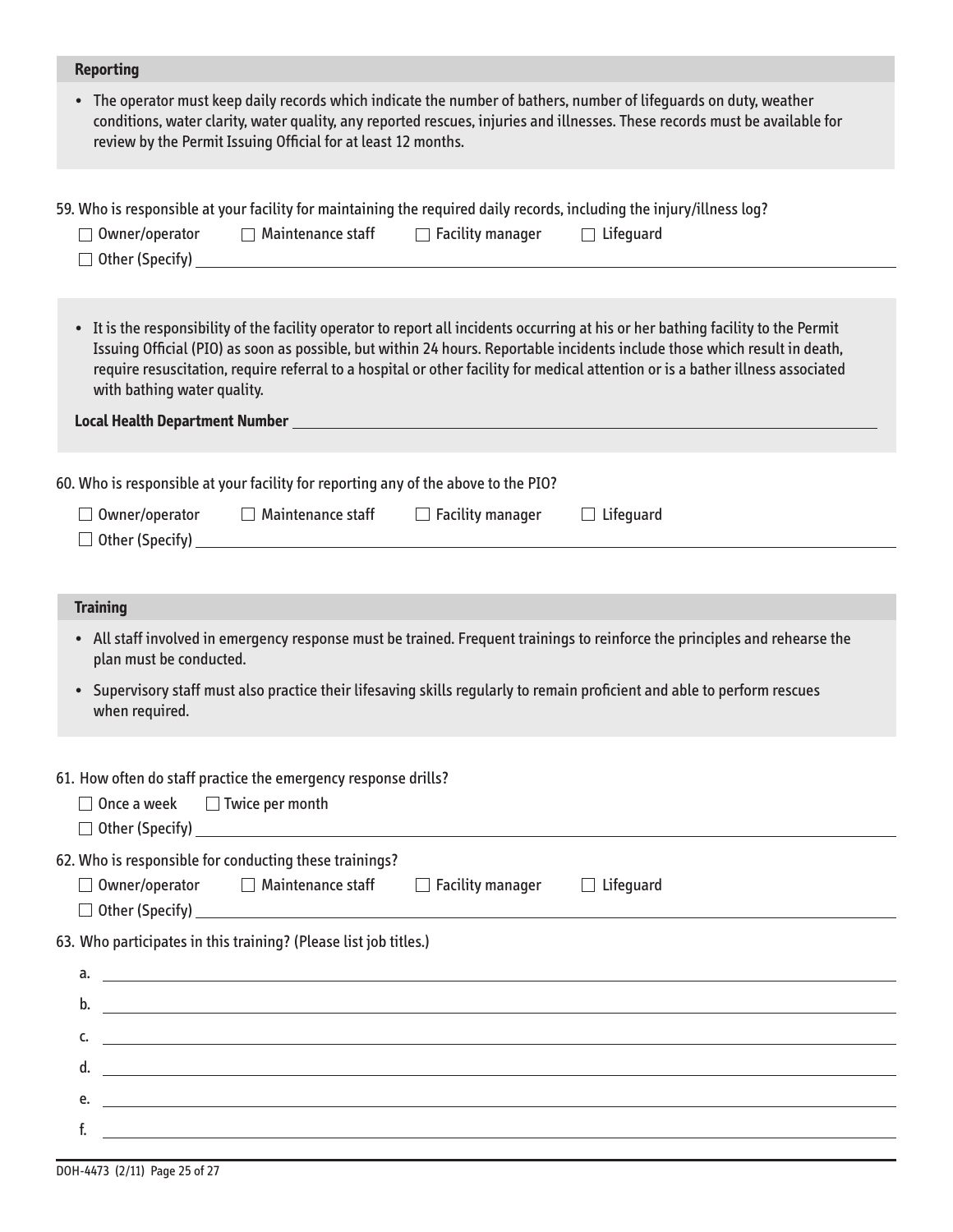## **If you do not have an Ocean Surf Beach, yet provide AEDs at your beach:**

- • � Please attach a copy of the signed Collaborative Agreement with the appropriate Regional Emergency Medical Services Council (REMSCO) as defined in the PAD program requirements.
	- Please indicate any attachments with this document:
		- AED Collaborative Agreement
		- $\Box$  Staff certifications/credentials
		- $\Box$  Facility sketch
		- $\Box$  Additional emergency procedures
		- $\square$  Level IV patron notification statement/brochure
		- Other (Specify) �
- Please indicate the number of additional pages attached. **All any of the set of the set of the set of the set of the set of the set of the set of the set of the set of the set of the set of the set of the set of the set**